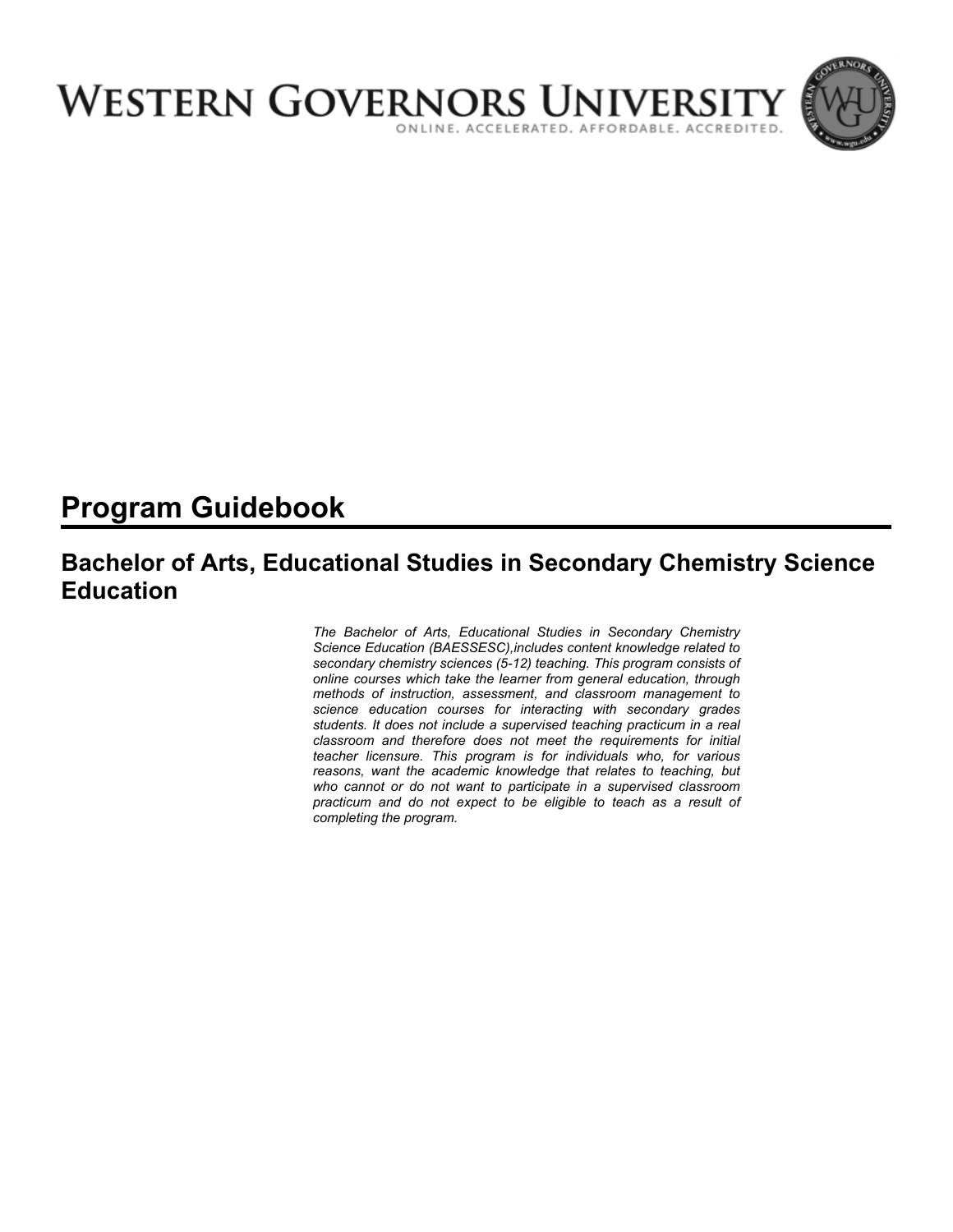## **Understanding the Competency-Based Approach**

Practically speaking, how do competency-based programs like those offered at Western Governors University (WGU) work? Unlike traditional universities, WGU does not award degrees based on completion of a certain number of credit hours or a certain set of required courses. Instead, you will earn your degree by demonstrating your skills, knowledge, and understanding of important concepts.

Progress through a degree program is governed not by the amount of time you spend in class but by your ability to demonstrate mastery of competencies as you complete required courses. Of course, you will need to engage in learning experiences as you review competencies or develop knowledge and skills in areas in which you may be weak. To help you acquire the knowledge and skills you need to complete your courses and program, WGU provides a rich array of learning resources. Your program mentor will work closely with you to help you understand the competencies required for your program and to help you create a schedule for completing your courses. You will also work closely with course instructors as you engage in each of your courses. As subject matter experts, course instructors will guide you through the content you must master to pass the course assessments.

The benefit of this competency-based system is that it enables students who are knowledgeable about a particular subject to make accelerated progress toward completing a degree, even if they lack college experience. You may have gained skills and knowledge of a subject while on the job, accumulated wisdom through years of life experience, or already taken a course on a particular subject. WGU will award your degree based on the skills and knowledge that you possess and can demonstrate—not the number of credits hours on your transcript.

## **Accreditation**

Western Governors University is the only university in the history of American higher education to have earned accreditation from four regional accrediting commissions. WGU's accreditation was awarded by (1) the Northwest Commission on Colleges and Universities, (2) the Higher Learning Commission of the North Central Association of Colleges and Schools, (3) the Accrediting Commission for Community and Junior Colleges of the Western Association of Schools and Colleges, and (4) the Accrediting Commission for Senior Colleges and Universities of the Western Association of Schools and Colleges. The university's accreditation status is now managed by the Northwest Commission on Colleges and Universities (NWCCU), which reaffirmed WGU's accreditation in February 2020. The WGU Teachers College is accredited at the initial-licensure level by the Council for the Accreditation of Educator Preparation (CAEP) and by the Association of Advancing Quality in Educator Preparation (AAQEP) . The nursing programs are accredited by the Commission on Collegiate Nursing Education (CCNE). The Health Information Management program is accredited by the Commission on Accreditation for Health Informatics and Information Management Education (CAHIIM). The College of Business programs are accredited by the Accreditation Council for Business Schools and Programs (ACBSP).

## **The Degree Plan**

The focus of your program is your personalized Degree Plan. The Degree Plan is a detailed blueprint of the courses you will need to complete in order to earn your degree. The Degree Plan also lays out the accompanying learning resources and assessments that compose your program. The list of courses in the Degree Plan is often referred to as the standard path. The amount of time it takes to complete your program depends on both the amount of new information you need to learn and the amount of time you plan to devote each week to study.

Students vary widely in the specific skills and information they need to learn. For example, some students may be highly knowledgeable in a particular subject matter and would not need to engage in new learning opportunities. Other students may find that portions of the program require them to learn new information and that they need to take an online class or participate in a study module to acquire the knowledge and skills needed to fulfill program competencies in that area. Some individuals may be able to devote as little as 15–20 hours per week to the program, while others may need to devote more time. For this reason,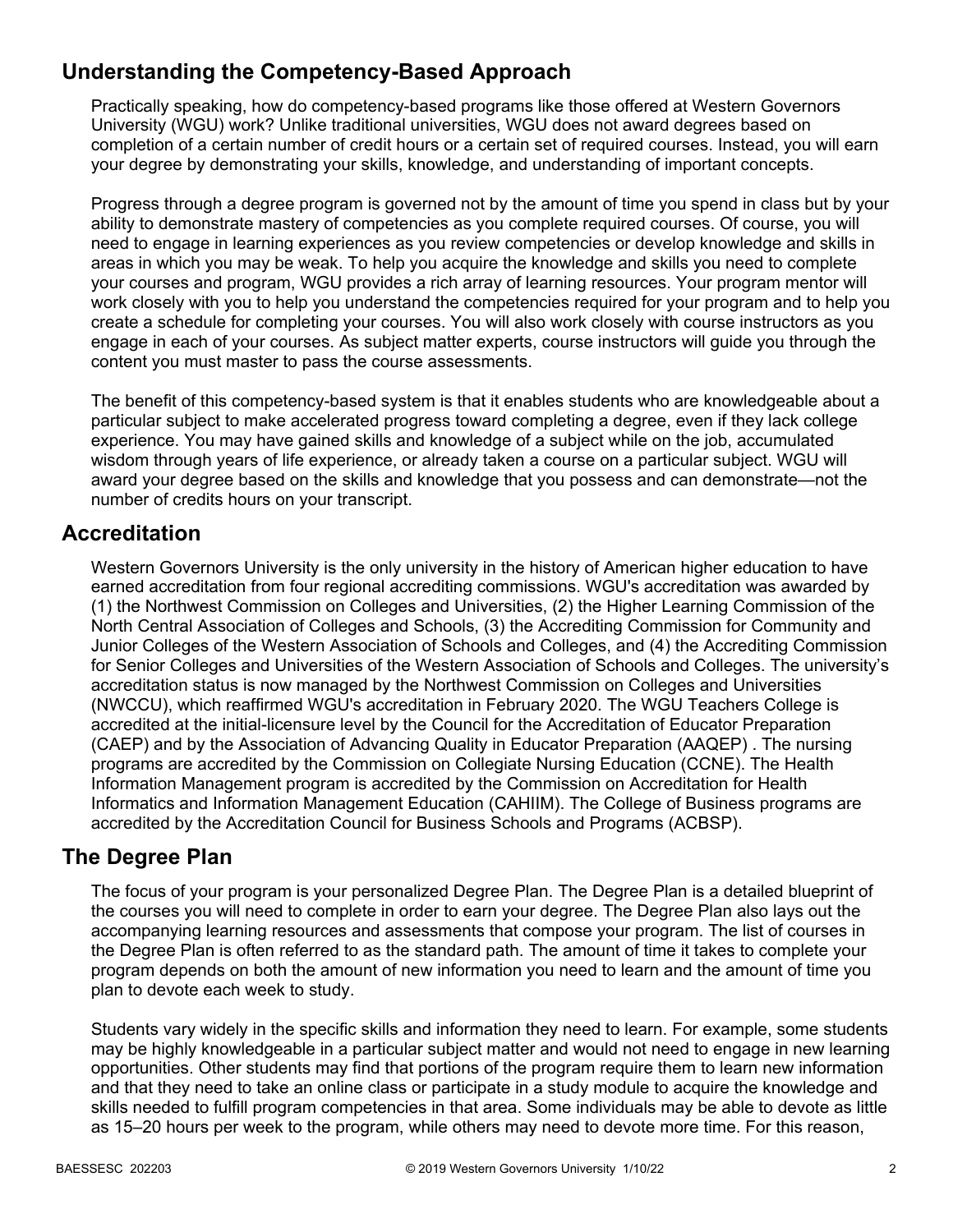pre-assessments are there to help your program mentor form a profile of your prior knowledge and create a personalized Degree Plan.

### **How You Will Interact with Faculty**

At WGU, faculty serve in specialized roles, and they will work with you individually to provide the guidance, instruction, and support you will need to succeed and graduate. As a student, it is important for you to take advantage of this support. It is key to your progress and ultimate success.

Upon your enrollment, you will be assigned a program mentor—an expert in your field of study who will provide you with regular program-level guidance and support from the day you start until the day you graduate. Your program mentor will set up regular telephone appointments (weekly at first) with you, which you will be expected to keep. The mentor will review program competencies with you and work with you to develop a plan and schedule for your coursework. Your program mentor will serve as your main point of contact throughout your program—helping you set weekly study goals, recommending specific learning materials, telling you what to expect in courses, and keeping you motivated. In addition to regular calls, your program mentor is available to help you resolve questions and concerns as they arise.

For many of the courses at WGU, you will be required to complete performance assessments. These include reports, papers, presentations, and projects that let you demonstrate your mastery of the required competencies. A separate group of faculty members, called evaluators, will review your work to determine whether it meets requirements. Evaluators are also subject matter experts in their field of evaluation. If your assessment needs further work before it "passes," these evaluators, who review your work anonymously, will provide you with instructional feedback to help you meet evaluation standards and allow you to advance.

### **Connecting with Other Mentors and Fellow Students**

As you proceed through your Degree Plan, you will have direct contact with multiple faculty members. These communications can take a variety of forms, including participation in one-on-one discussions, chats in the learning communities, and live cohort and webinar opportunities. As a WGU student, you will have access to your own personal MyWGU Student Portal, which will provide a gateway to your courses of study, learning resources, and learning communities where you will interact with faculty and other students.

The learning resources in each course are specifically designed to support you as you develop competencies in preparation for your assessments. These learning resources may include reading materials, videos, tutorials, cohort opportunities, community discussions, and live discussions that are guided by course instructors who are experts in their field. You will access your program community during your orientation course to network with peers who are enrolled in your program and to receive continued support through professional enrichment and program-specific chats, blogs, and discussions. WGU also provides Student Services associates to help you and your program mentor solve any special problems that may arise.

## **Orientation**

The WGU orientation course focuses on acquainting you with WGU's competency-based model, distance education, technology, and other resources and tools available for students. You will also utilize WGU program and course communities, participate in activities, and get to know other students at WGU. The orientation course must be completed before you can start your first term at WGU.

## **Transferability of Prior College Coursework**

Because WGU is a competency-based institution, it does not award degrees based on credits but rather on demonstration of competency. WGU undergraduate programs may accept transfer credits or apply a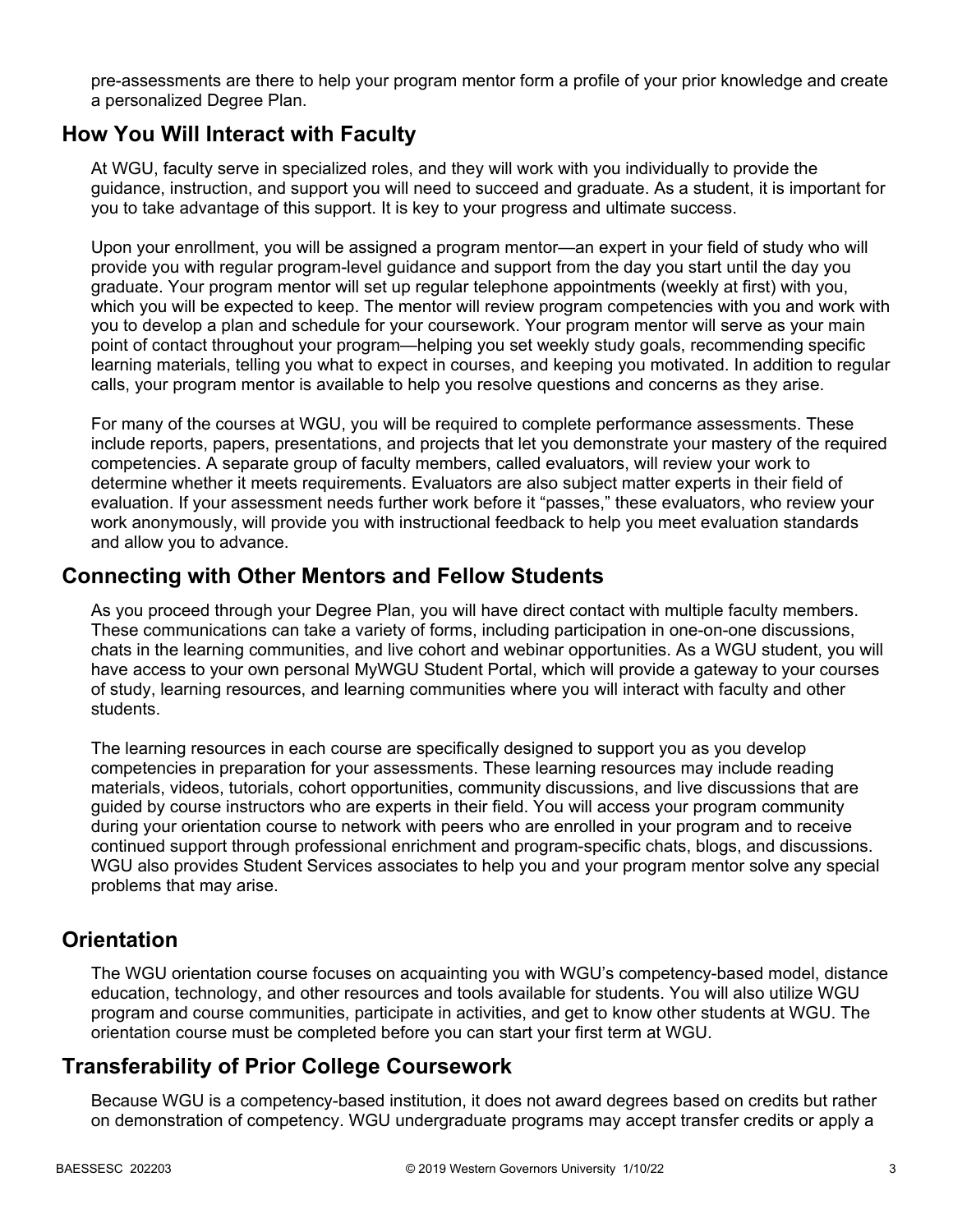'Requirement Satisfied' (RS) in some cases. Refer to your specific program transfer guidelines to determine what can be satisfied by previously earned college credits. In most cases, WGU does not accept college transfer credits at the graduate (master's) level. Students entering graduate programs must have their undergraduate degree transcripts verified before being admitted to WGU. In addition to a program's standard course path, there may be additional state-specific requirements.

#### [Click here for the Student Handbook](http://cm.wgu.edu/)

WGU does not waive any requirements based on a student's professional experience and does not perform a "résumé review" or "portfolio review" that will automatically waive any degree requirements. Degree requirements and transferability rules are subject to change in order to keep the degree content relevant and current.

Remember, WGU's competency-based approach lets you take advantage of your knowledge and skills, regardless of how you obtained them. Even when you do not directly receive credit, the knowledge you possess may help you accelerate the time it takes to complete your degree program.

### **Continuous Enrollment, On Time Progress, and Satisfactory Academic Progress**

WGU is a "continuous enrollment" institution, which means you will be automatically enrolled in each of your new terms while you are at WGU. Each term is six months long. Longer terms and continuous enrollment allow you to focus on your studies without the hassle of unnatural breaks between terms that you would experience at a more traditional university. At the end of every six-month term, you and your program mentor will review the progress you have made and revise your Degree Plan for your next sixmonth term.

WGU requires that students make measurable progress toward the completion of their degree programs every term. We call this "On-Time Progress," denoting that you are on track and making progress toward on-time graduation. As full-time students, graduate students must enroll in at least 8 competency units each term, and undergraduate students must enroll in at least 12 competency units each term. Completing at least these minimum enrollments is essential to On-Time Progress and serves as a baseline from which you may accelerate your program. We measure your progress based on the courses you are able to pass, not on your accumulation of credit hours or course grades. Every time you pass a course, you are demonstrating that you have mastered skills and knowledge in your degree program. For comparison to traditional grading systems, passing a course means you have demonstrated competency equivalent to a "B" grade or better.

WGU assigns competency units to each course in order to track your progress through the program. A competency unit is equivalent to one semester credit of learning. Some courses may be assigned 3 competency units while others may be as large as 12 competency units.

Satisfactory Academic Progress (SAP) is particularly important to students on financial aid because you must achieve SAP in order to maintain eligibility for financial aid. We will measure your SAP quantitatively by reviewing the number of competency units you have completed each term. In order to remain in good academic standing, you must complete at least 66.67% of the units you attempt over the length of your program—including any courses you add to your term to accelerate your progress. Additionally, during your first term at WGU you must pass at least 3 competency units in order to remain eligible for financial aid. We know that SAP is complex, so please contact a financial aid counselor should you have additional questions. \*Please note: The Endorsement Preparation Program in Educational Leadership is not eligible for federal financial aid.

### **Courses**

Your Degree Plan includes courses needed to complete your program. To obtain your degree, you will be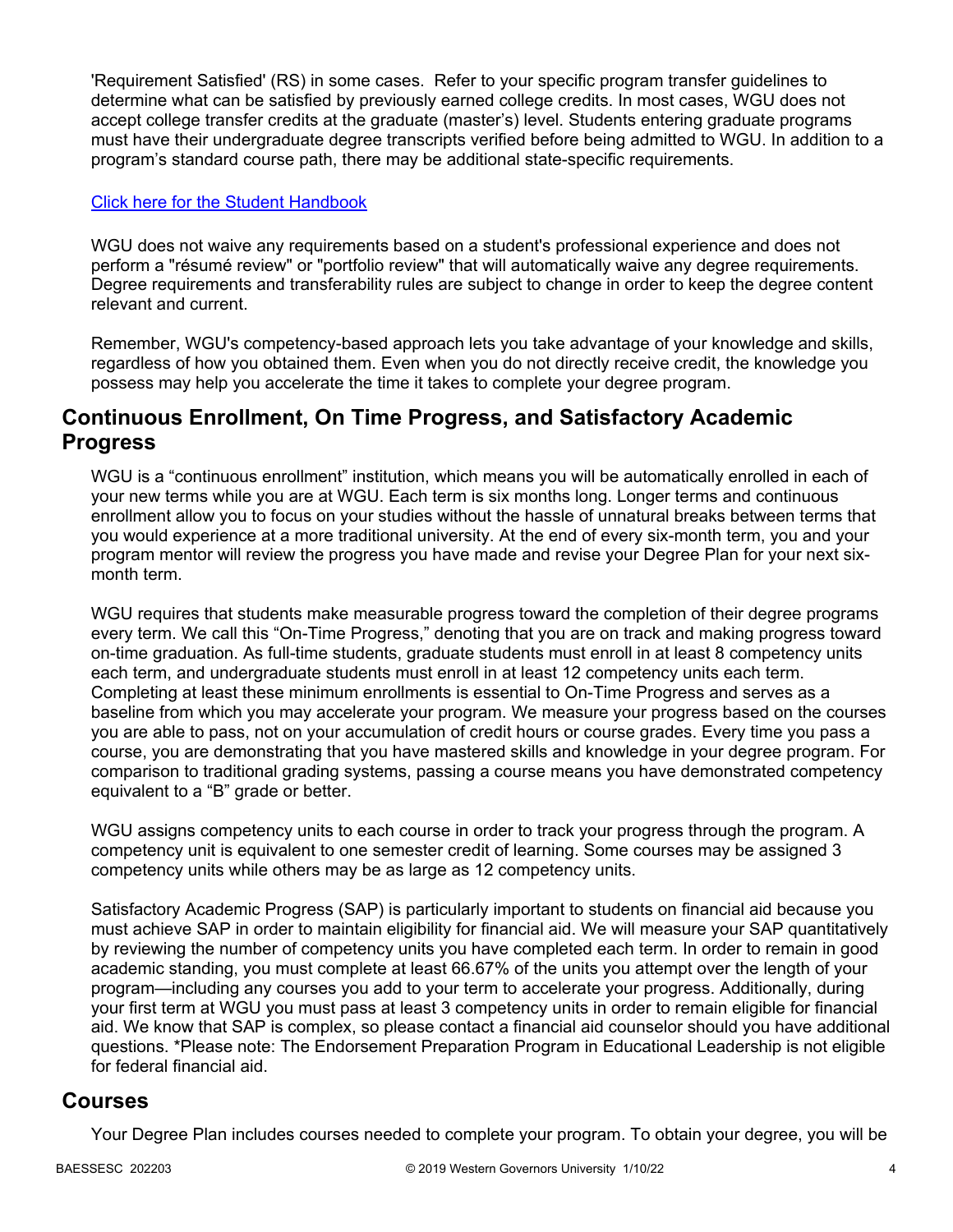required to demonstrate your skills and knowledge by completing the assessment(s) for each course. In general there are two types of assessments: performance assessments and objective assessments. Performance assessments contain, in most cases, multiple scored tasks such as projects, essays, and research papers. Objective assessments include multiple-choice items, multiple-selection items, matching, short answer, drag-and-drop, and point-and-click item types, as well as case study and videobased items. Certifications verified through third parties may also be included in your program. More detailed information about each assessment is provided in each course of study.

## **External Content & Basic Skills Exams**

Western Governors University requires that candidates pass the state-mandated content exam that aligns with their WGU program in addition to a basic skills exam (initial licensure programs only). Specific information regarding required content and basic skills exams required for each program and state can be found in the WGU Student Handbook. In many cases, it is the candidates' responsibility to register and pay for the required exams and submit their official passing score reports to WGU.

## **State Licensure Requirements**

Many states have specific licensure requirements that are not part of WGU programs that you will have to fulfill in addition to the degree requirements of your program. These state licensure requirements might include, but are not limited to: subject-specific licensure exams, state-specific teacher performance assessments, course work related to state history, basic skills exams, and background clearances. The WGU Student Handbook outlines the credentialing requirements of each state. Teacher candidates should consult the applicable section to become familiar with their state's expectations regarding licensure.

## **Learning Resources**

WGU works with many different educational partners, including enterprises, publishers, training companies, and higher educational institutions, to provide high-quality and effective learning resources that match the competencies you are developing. These vary in type, and may be combined to create the best learning experience for your course. A learning resource can be an e-textbook, online module, study guide, simulation, virtual lab, tutorial, or a combination of these. The cost of most learning resources are included in your tuition and Learning Resource Fee. They can be accessed or enrolled for through your courses. Some degree-specific resources are not covered by your tuition, and you will need to cover those costs separately. WGU also provides a robust library to help you obtain additional learning resources, as needed.

#### Mobile Compatibility:

The following article provides additional details about the current state of mobile compatibility for learning resources at WGU. It includes a list that can be referenced to determine the mobile friendliness of all core course materials used in a program.

[Student Handbook article: Can I use my mobile device for learning resources?](https://cm.wgu.edu/t5/Frequently-Asked-Questions/Can-I-use-my-mobile-device-for-learning-resources/ta-p/396)

## **Standard Path**

As previously mentioned, competency units (CUs) have been assigned to each course in order to measure your academic progress. If you are an undergraduate student, you will be expected to enroll in a minimum of 12 competency units each term. Graduate students are expected to enroll in a minimum of 8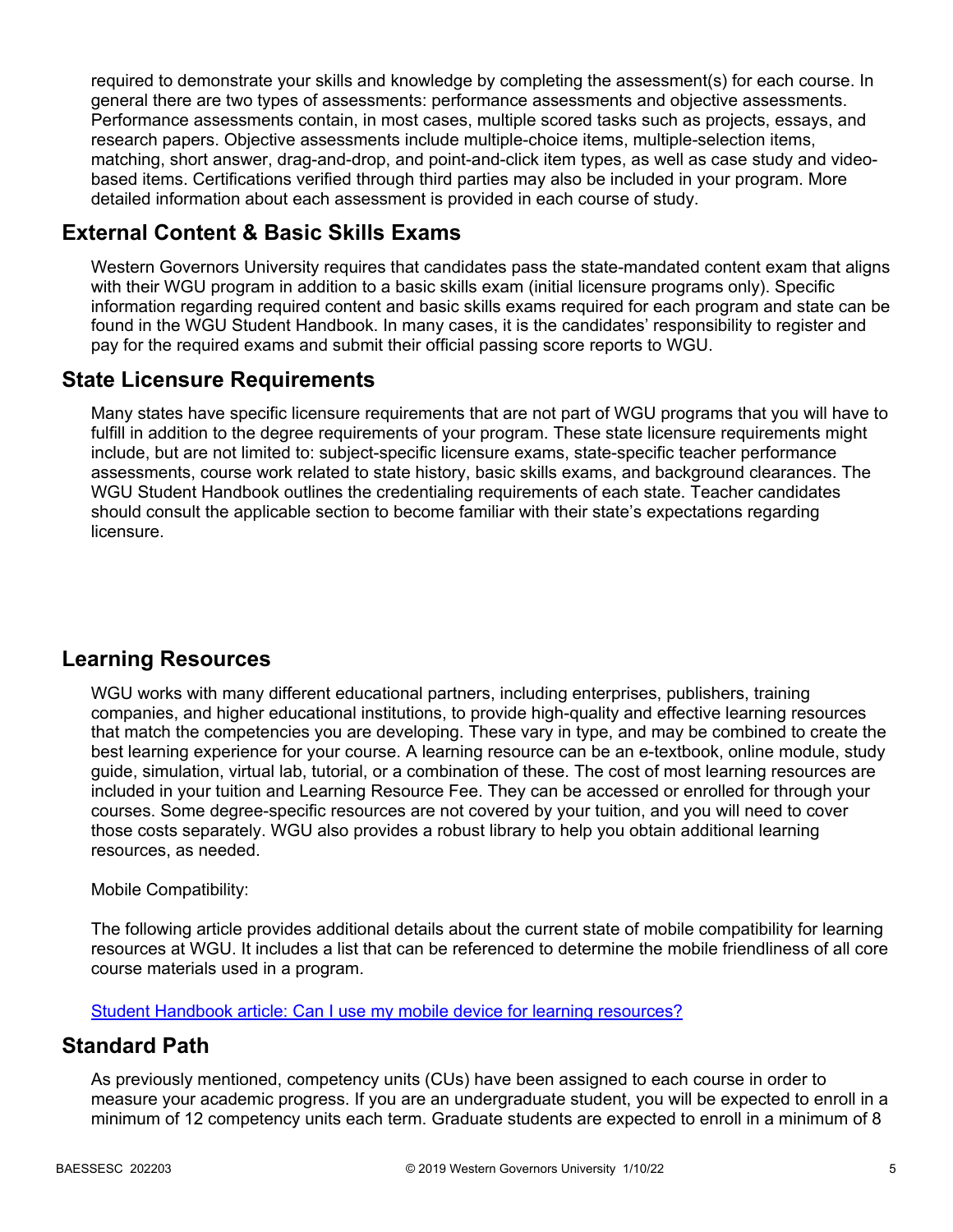competency units each term. A standard plan for a student for this program who entered WGU without any transfer units would look similar to the one on the following page. Your personal progress can be faster, but your pace will be determined by the extent of your transfer units, your time commitment, and your determination to proceed at a faster rate.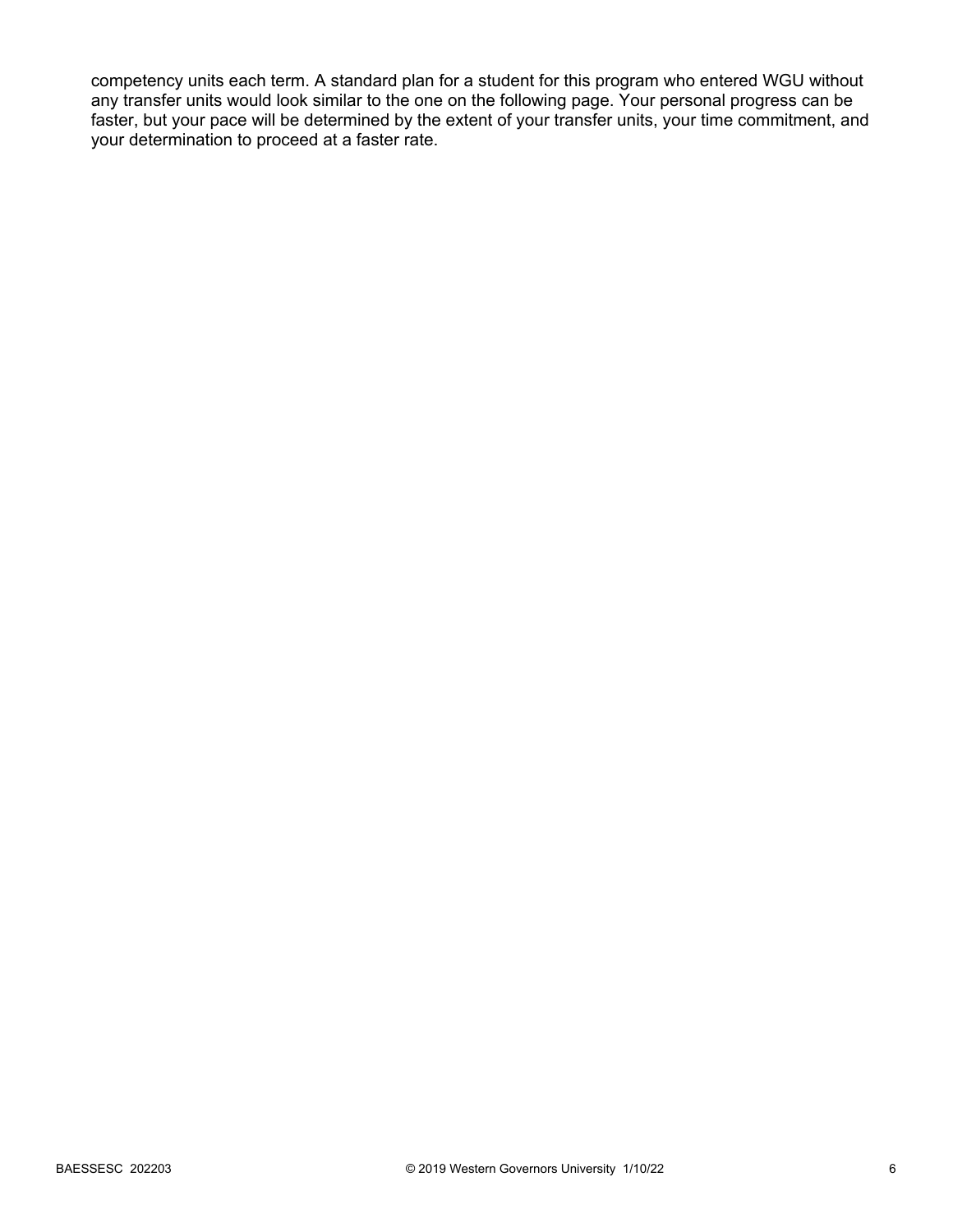## **Standard Path** *for* **Bachelor of Arts, Educational Studies in Secondary Chemistry Science Education**

| <b>Course Description</b>                                          | <b>CU<sub>s</sub></b> | <b>Term</b>    |
|--------------------------------------------------------------------|-----------------------|----------------|
| <b>Concepts in Science</b>                                         | $\overline{2}$        | 1              |
| <b>Educational Foundations</b>                                     | $\overline{2}$        | 1              |
| <b>English Composition I</b>                                       | 3                     | 1              |
| <b>Integrated Physical Sciences</b>                                | 3                     | 1              |
| <b>Natural Science Lab</b>                                         | 2                     | $\mathbf{1}$   |
| Educational Psychology and Development of Children and Adolescents | 4                     | 2              |
| College Algebra                                                    | 4                     | 2              |
| Introduction to Biology                                            | 3                     | 2              |
| General Chemistry I with Lab                                       | 4                     | $\overline{2}$ |
| The School as a Community of Care                                  | 3                     | 3              |
| <b>English Composition II</b>                                      | 3                     | 3              |
| General Chemistry II with Lab                                      | 4                     | 3              |
| <b>Applied Probability and Statistics</b>                          | 3                     | 3              |
| <b>Fundamentals of Diverse Learners</b>                            | 4                     | 4              |
| <b>Managing Engaging Learning Environments</b>                     | 3                     | 4              |
| <b>Physical Chemistry</b>                                          | 3                     | $\overline{4}$ |
| Introduction to Communication                                      | 3                     | $\overline{4}$ |
| <b>Trigonometry and Precalculus</b>                                | 4                     | 5              |
| <b>Survey of United States History</b>                             | 3                     | 5              |
| Introduction to Curriculum, Instruction, and Assessment            | 3                     | 5              |
| Assessing Impact on Student Learning                               | 3                     | 5              |
| Calculus I                                                         | 4                     | 6              |
| Introduction to Humanities                                         | 3                     | 6              |
| Educational Technology for Teaching and Learning                   | 3                     | 6              |
| Inorganic Chemistry                                                | 3                     | 6              |
| <b>Organic Chemistry</b>                                           | 3                     | $\overline{7}$ |
| Science, Technology, and Society                                   | 5                     | $\overline{7}$ |
| Biochemistry                                                       | 3                     | $\overline{7}$ |
| <b>Climate Change</b>                                              | 4                     | $\overline{7}$ |
| Secondary Reading Instruction and Interventions                    | 3                     | 8              |
| Secondary Disciplinary Literacy                                    | 3                     | 8              |
| Science Methods-Secondary Chemistry                                | 4                     | 8              |

## **Changes to Curriculum**

WGU publishes an Institutional Catalog, which describes the academic requirements of each degree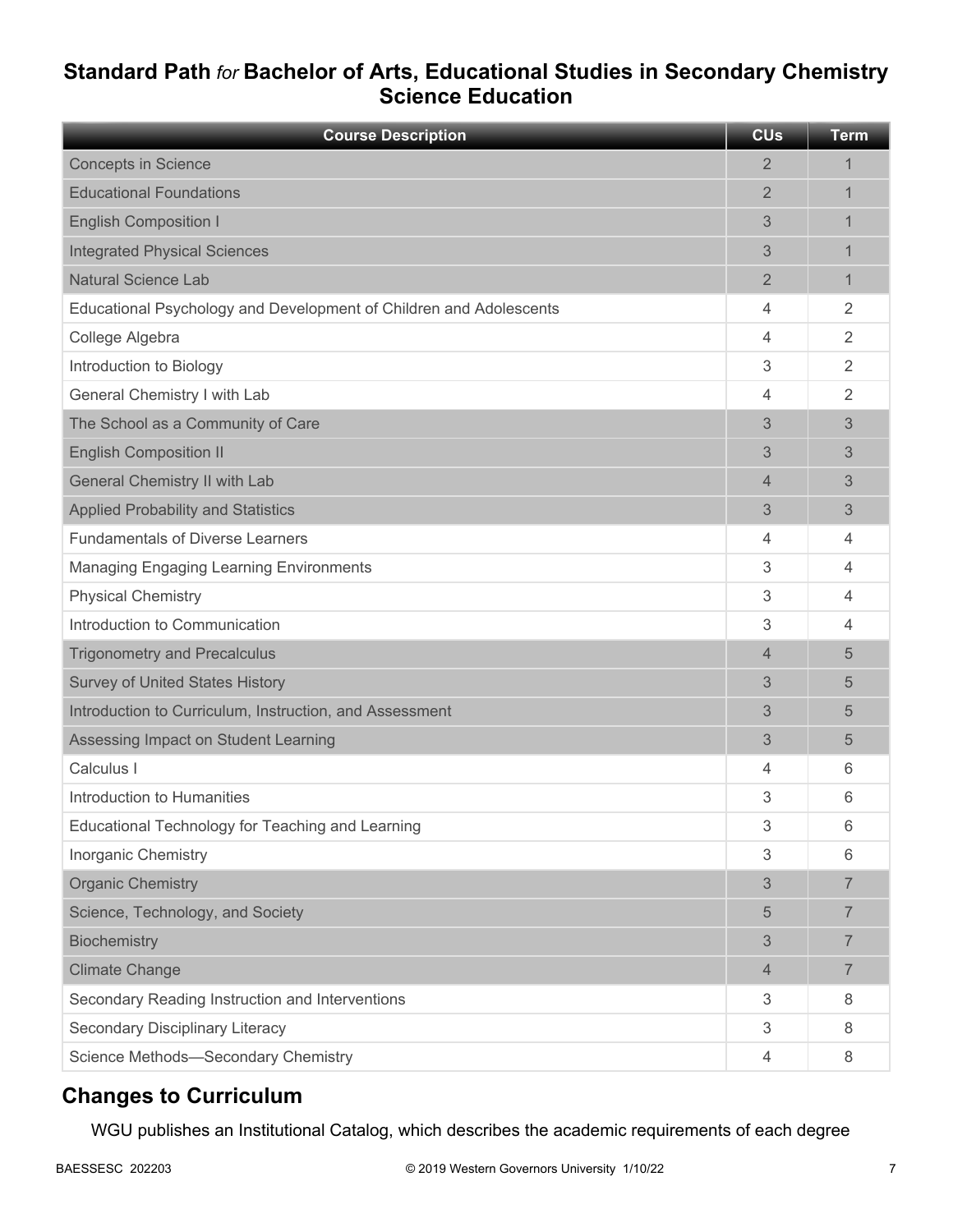program. Although students are required to complete the program version current at the time of their enrollment, WGU may modify requirements and course offerings within that version of the program to maintain the currency and relevance of WGU's competencies and programs. When program requirements are updated, students readmitting after withdrawal from the university will be expected to re-enter into the most current catalog version of the program.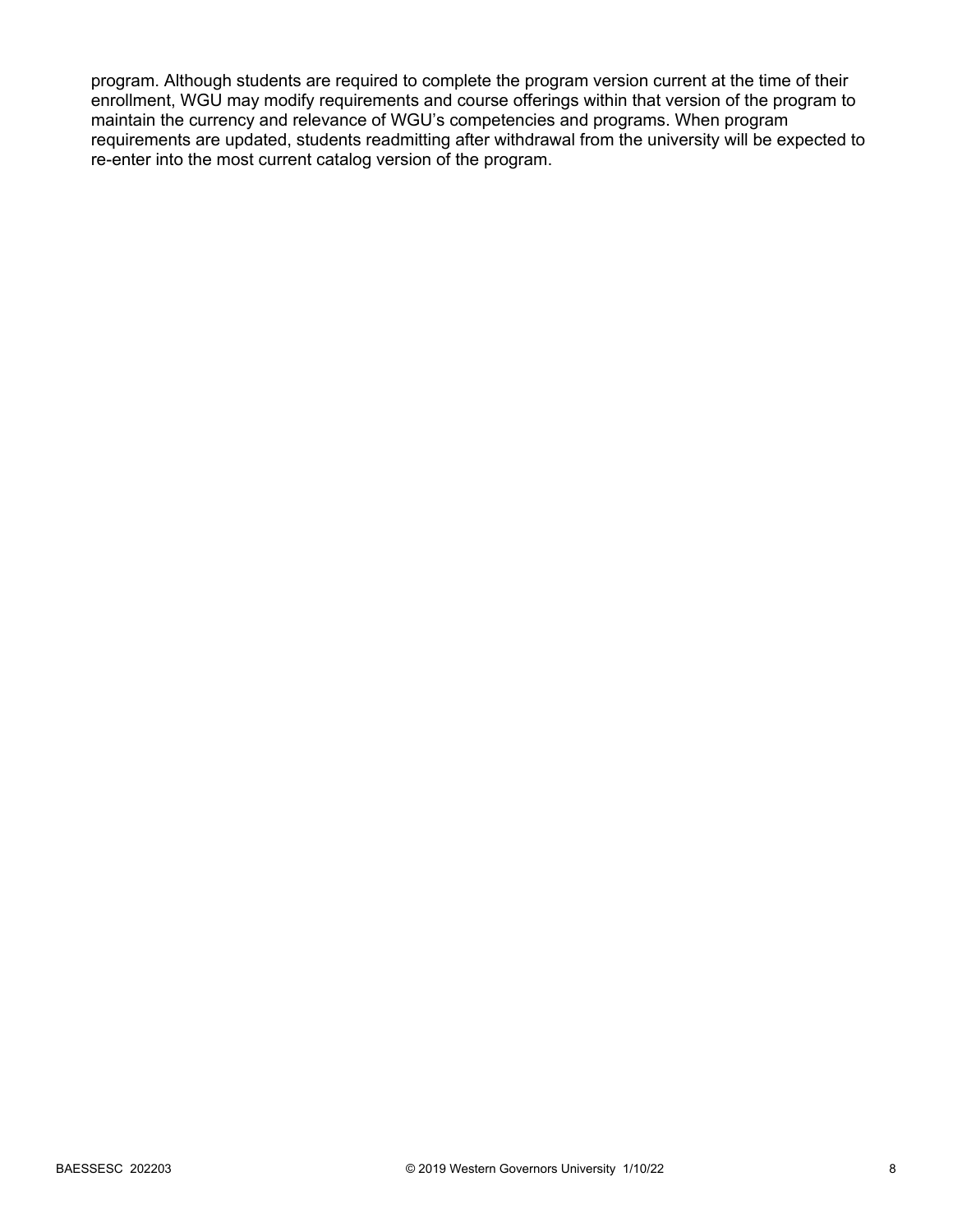## **Areas of Study** for **Bachelor of Arts, Educational Studies in Secondary Chemistry Science Education**

The following section includes the areas of study in the program, with their associated courses. Your specific learning resources and level of instructional support will vary based on the individual competencies you bring to the program and your confidence in developing the knowledge, skills, and abilities required in each area of the degree. The Degree Plan and learning resources are dynamic, so you need to review your Degree Plan and seek the advice of your mentor regarding the resources before you purchase them.

### **Science**

#### **Concepts in Science**

Concepts in Science for undergraduates provides students seeking a bachelor's degree and initial teacher licensure in science education with an introduction to essential science themes present within and across all science disciplines, including chemistry, physics, biology, and the geosciences. These themes include comprehending the magnitude of the physical and natural world, analyzing and converting measurements, understanding the basic nature and behavior of matter and energy, examining atomic structure, identifying and naming basic types of chemical bonds, and analyzing and interpreting scientific data. Concepts in Science provides a solid foundation for future, in-depth scientific studies and should be taken prior to any other science content course. There are no prerequisites for this course.

*This course covers the following competencies:*

- *Begin your course by discussing your course planning tool report with your instructor and creating your personalized course plan together.*
- *The graduate applies principles of measurement to solve scientific problems.*
- *The graduate explains how various forms of matter and energy respond to physical and chemical changes to understand how matter and energy flow within and among systems.*
- *The graduate determines the composition of atoms and compounds to understand the properties of matter.*
- *The graduate analyzes numeric data to identify patterns and relationships.*

## **Professional Core**

#### **Educational Foundations**

Educational Foundations is a key component of WGU's Professional Core and is a required course for all initial licensure candidates. The course provides candidates with early classroom experience where they observe multiple school settings at three different levels of schooling and interview an educator to learn how state standards and various legal and ethical issues affect classrooms today. The course also provides candidates with opportunities to gain foundational knowledge about what it means to be a teacher in the current educational context while exploring their future role within the larger landscape of historical and cultural influences. This course ensures candidates have a firm grasp on important issues affecting educators including state standards-based curriculum, legal and ethical requirements affecting educational opportunities, and professionalism, preparing them for subsequent coursework within the Professional Core and their content area major courses. Five preclinical hours are interwoven throughout this course, and cross-cutting themes of technology and diversity are introduced for further development throughout the candidate's programs.

*This course covers the following competencies:*

- *Begin your course by discussing your course planning tool report with your instructor and creating your personalized course plan together.*
- *The graduate analyzes the role of historical and cultural influences, including issues of federal and state governance, in determining standard educational practices and ensuring equal access to educational opportunities.*
- *The graduate examines the impact of standards-based curriculum on students and teachers to determine how it supports a school's goals.*
- *The graduate evaluates the application of educational best practices in diverse learning settings to inform teaching practice.*
- *The graduate explores pathways and opportunities for professional development to grow as an educator.*

#### **Educational Psychology and Development of Children and Adolescents**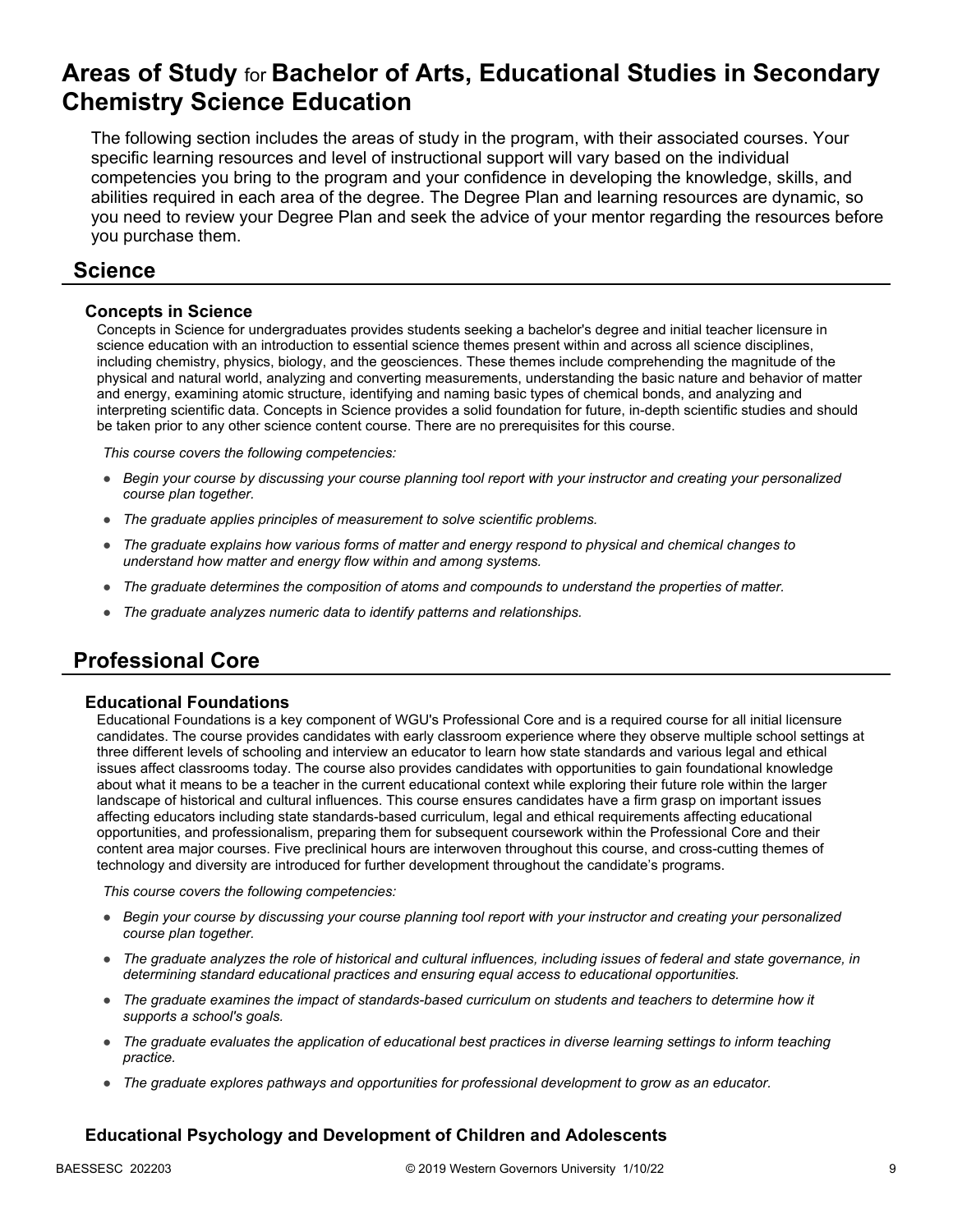Educational Psychology and Development of Children and Adolescents is a key component of WGU's Professional Core and is a required course for all initial licensure candidates. This course prepares candidates to support classroom practices grounded in research-validated principles from the areas of educational psychology and child/adolescent development. Candidates will be introduced to learning theories that equip them with the knowledge and skills necessary to support the diverse populations of students with whom they will interact. This course addresses theories of human development, spanning early childhood through adolescence, and candidates completing this course will be able to explain and analyze the guiding perspectives on linguistic, physical, cognitive, and social development. This course will also cover appropriate instructional and assessment strategies to support student learning and development. Candidates will engage in four hours of virtual classroom observations related to issues in educational psychology and learner development. Cross-cutting themes of technology and diversity are interwoven for further development. This course is designed to be taken after successful completion of the Educational Foundations course.

*This course covers the following competencies:*

- *Begin your course by discussing your course planning tool report with your instructor and creating your personalized course plan together.*
- *The graduate describes theories of development across the cognitive, linguistic, social, emotional, and physical areas to understand the needs of students at various developmental levels.*
- *The graduate evaluates the influence of students' developmental characteristics on their learning and evaluates performance to inform instructional decisions.*
- *The graduate recommends instructional strategies that will positively impact learning, based on principles of learning theories.*
- *The graduate evaluates classroom practices to determine how theories of child and adolescent psychology, learning, and development are applied in the classroom environment.*

#### **The School as a Community of Care**

The School as a Community of Care is a key component of WGU's Professional Core and is a required course for all initial licensure candidates. This course prepares candidates to meet the social and emotional needs of learners, taking into account theories and philosophical perspectives on child and adolescent development and learning. Candidates learn to effectively collaborate with parents, families, caregivers, and other community stakeholders in each child's education, to build a strong foundation for academic and personal success. Emphasis is placed on family engagement as candidates gain knowledge of individual, cultural, and community assets that can be used to facilitate learner growth and development, as well as understand mental health and emotional differences among learners that may necessitate leveraging additional resources to support students' wellbeing. Issues of youth mental health, substance abuse, suicide awareness and prevention, and abuse within families will be addressed as will the importance of parent involvement. Candidates will engage in seven hours of preclinical experiences, which include visual observations of learning environments that involve parents and families in their children's' education while supporting the social and emotional learning (SEL) needs of learners and an interview with an educational professional to explore topics related to parent involvement, youth mental health issues, and professional responsibilities to ensure student wellbeing. Additionally, crosscutting themes of technology and diversity are interwoven for further development. This course is designed to be taken after successful completion of the Educational Psychology and Development of Children and Adolescents course.

*This course covers the following competencies:*

- *Begin your course by discussing your course planning tool report with your instructor and creating your personalized course plan together.*
- *The graduate plans for learning environments that meet all students' cultural, social, and emotional learning needs by incorporating knowledge of individual learners, diverse cultures, and communities.*
- *The graduate develops strategies to address the social and emotional learning (SEL) needs of students, including the incorporation of trauma-informed or restorative instructional practices.*
- *The graduate identifies appropriate resources and processes to support the mental health and emotional well-being of students.*
- *The graduate collaborates with families, caretakers, and the larger community to identify partnerships that facilitate learner growth.*

#### **Fundamentals of Diverse Learners**

Fundamentals of Diverse Learners is a key component of WGU's Professional Core and is a required course for all initial licensure candidates. This course prepares candidates to consider and address the wide range of learning needs in the classrooms of today. This course teaches candidates to identify and support the needs of diverse populations of learners, including, for example, students with disabilities (INCLUDING DYSLEXIA), English language learners, and gifted and talented students. Practical strategies for differentiating instruction while creating a safe, inclusive, and culturally responsive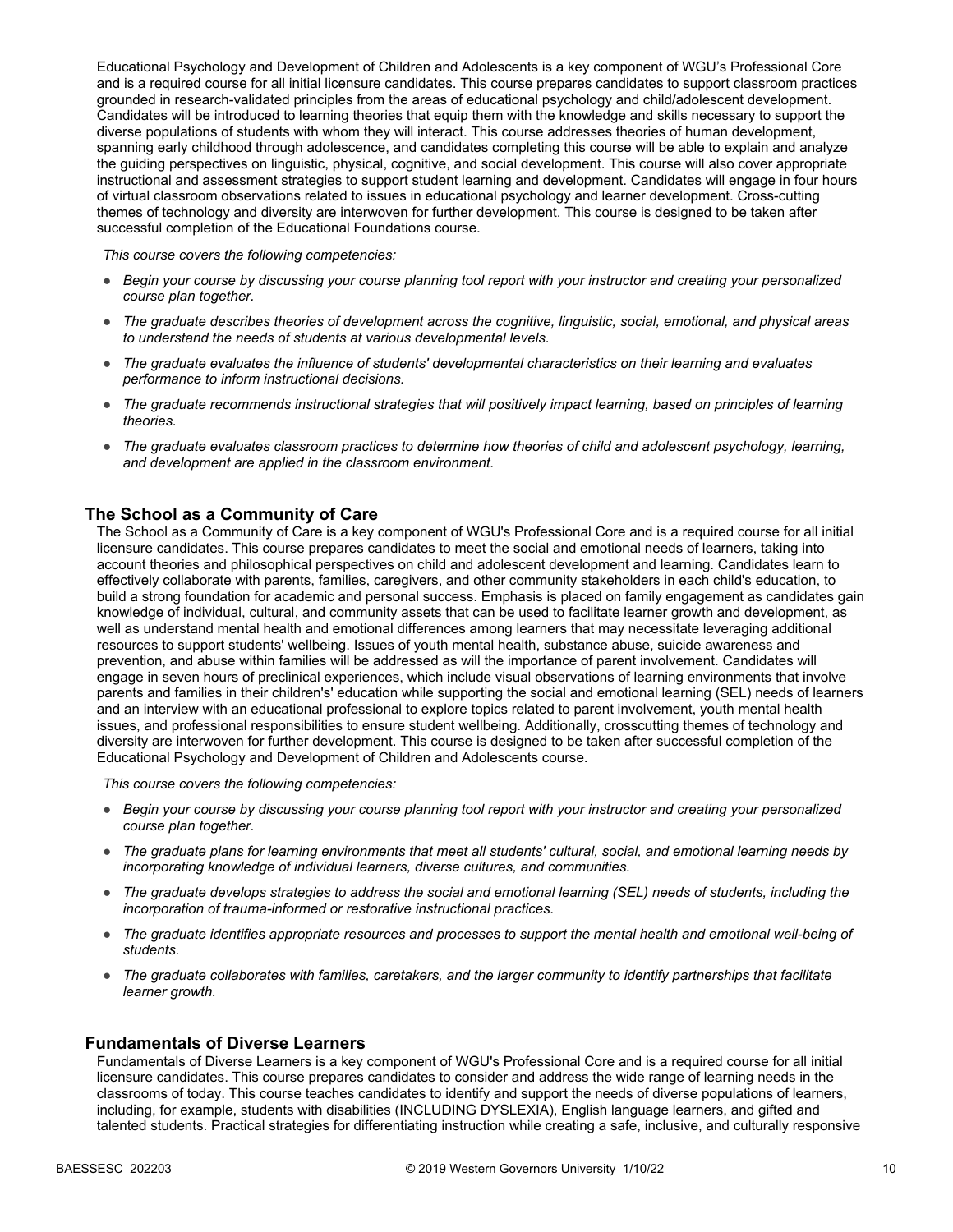learning environment are explored. This course helps candidates develop skills for partnering with parents and advocating for all students, particularly those impacted by provisions of IDEA and Section 504 of the Rehabilitation Act. Multitiered systems of supports are addressed to prepare candidates for their future classrooms as they seek to select appropriate instructional practices and interventions to best serve their students. Candidates will engage in four hours of preclinical experiences that includes a simulated teaching experience in which skills learned can be applied. Cross-cutting themes of technology and diversity are interwoven for further development. This course is designed to be taken after successful completion of the School as a Community of Care course.

*This course covers the following competencies:*

- *Begin your course by discussing your course planning tool report with your instructor and creating your personalized course plan together.*
- *The graduate analyzes the application of policies, practices, and legal requirements to inform teaching practice.*
- *The graduate creates inclusive learning environments featuring multitiered systems of supports to address the needs of all students, including exceptional learners and English learners.*
- *The graduate creates learning experiences that accommodate the needs of students with exceptionalities, including gifted and talented students, in order to facilitate the success of all learners.*
- *The graduate integrates equity pedagogy to address the needs of multicultural learners.*
- *The graduate plans learning experiences that accommodate linguistic diversity to facilitate the success of all learners.*
- *The graduate recommends strategies to engage with students, families, administrators, and other stakeholders in ways that are effective, legal, and ethical.*

#### **Managing Engaging Learning Environments**

Managing Engaging Learning Environments is a key component of WGU's Professional Core and is a required course for all initial licensure candidates. This course prepares candidates to establish and contribute to safe and productive learning environments that support the success of all learners by ensuring student engagement and motivation for learning. Candidates will learn strategies, such as incorporating consistent routines and expectations, to provide positive behavior supports, increase learner motivation, promote active learning and self-direction, and ensure a safe and productive classroom setting that fosters a sense of community through collaborative educational practices. The course will culminate in evidence-based, practical application of current strategies, theories, or philosophical perspectives related to motivating and engaging all students in a learning community. Candidates will engage in seven hours of preclinical experiences that include both virtual observations of classroom settings and time in a simulated classroom environment where theory can be put into practice. Cross-cutting themes of technology and diversity are interwoven for further development. This course is designed to be taken after successful completion of the Fundamentals of Diverse Learners course.

*This course covers the following competencies:*

- *Begin your course by discussing your course planning tool report with your instructor and creating your personalized course plan together.*
- *The graduate establishes norms and routines to create a safe and productive learning environment that encourages positive social interactions, individual and collaborative learning, and appropriate classroom behaviors.*
- *The graduate interacts with each student in a way that builds positive relationships by using knowledge of individual learners, diverse cultures, and communities.*
- *The graduate analyzes the theoretical foundations and application of classroom management strategies, including behavior support and conflict management, to inform teaching practice.*
- *The graduate recommends strategies that are motivating and encourage active engagement from all students.*

#### **Introduction to Curriculum, Instruction, and Assessment**

Introduction to Curriculum, Instruction, and Assessment is a key component of WGU's Professional Core and is a required course for all initial licensure candidates. This course provides candidates with the knowledge and skills necessary to create engaging and standards-aligned lessons that meet the needs of all learners. Candidates will learn to analyze learner needs based on a variety of inputs, including their state P–12 standards, assessment results, and knowledge of learner differences. This course will help candidates design, deliver, and modify instruction in accordance to needs and educational requirements. Candidates will engage in three hours of preclinical experiences that include virtual classroom observations. They also will record a short teaching segment, allowing for authentic teaching experience. Crosscutting themes of technology and diversity are interwoven for continued development. This course is designed to be taken after successful completion of the Managing Engaging Learning Environments course.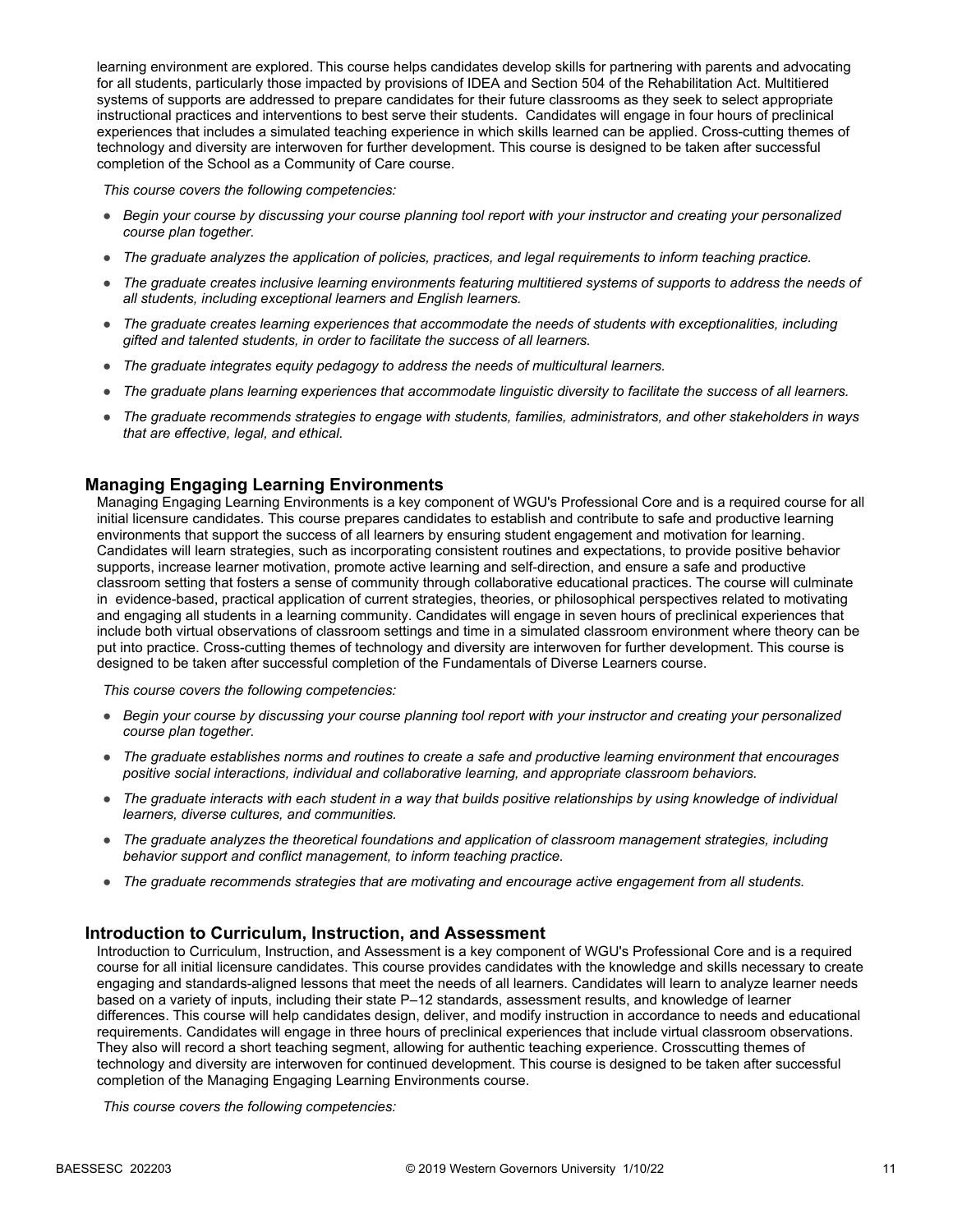- *Begin your course by discussing your course planning tool report with your instructor and creating your personalized course plan together.*
- *The graduate aligns lessons to learning goals by synthesizing knowledge about students and their assessment data.*
- *The graduate analyzes the role of various assessment types in evaluating student learning and planning future instruction.*
- *The graduate implements evidence-based instructional strategies to increase content area learning.*
- *The graduate differentiates instruction to facilitate mastery for all learners.*
- *The graduate incorporates cross-disciplinary instruction, skills, and content into lessons.*
- *The graduate creates standards-based instructional plans based on their state's P–12 standards that incorporate knowledge of learners' developmental needs, prior learning, and community and cultural context.*

#### **Assessing Impact on Student Learning**

Assessing Impact on Student Learning is a key component of WGU's Professional Core and is a required course for all initial licensure candidates. This course equips candidates to evaluate student learning and their own professional practice, ensuring candidates are prepared to ensure all learners' success. In this course, candidates learn multiple methods of assessment to ensure they are able to implement a balanced approach to assessment while monitoring their students' progress. Assessments types such as formative, summative, standardized, and common assessments are addressed so candidates understand their purposes and can apply them within the context of a lesson to determine impact on learning. Data literacy skills are taught to ensure candidates interpret and analyze individual and classroom data and apply their knowledge in ways that support academic success. Candidates will engage in three hours of preclinical experiences that include virtual classroom observations. Cross-cutting themes of technology and diversity are interwoven for further development. This course is designed to be taken after successful completion of the Introduction to Curriculum, Instruction, and Assessment course.

*This course covers the following competencies:*

- *Begin your course by discussing your course planning tool report with your instructor and creating your personalized course plan together.*
- *The graduate plans a progress-monitoring strategy, including formative, summative, and common assessments, that actively engages students in their own learning.*
- *The graduate analyzes assessment results to evaluate student learning and teacher effectiveness.*
- *The graduate makes evidence-based instructional decisions that are informed by student assessment data.*
- *The graduate determines their impact on learners and the broader school community through evaluation of teaching practice.*

#### **Educational Technology for Teaching and Learning**

Educational Technology for Teaching and Learning is a key component of WGU's professional core and is a required course for all initial licensure candidates. This course prepares candidates to incorporate technology into their classroom practices in ways that improve teaching and learning. The ISTE standards will form the basis for their practice. The material will teach candidates to critically evaluate software and hardware options that may positively impact the classroom environment, while also increasing their awareness of ethical usage and considerations related to equity, access to technology, and appropriate use of technology by P–12 students. Assistive technologies to meet the needs of a diverse learner population also will be taught in this course. Candidates will engage in three hours of preclinical experience that include virtual observations of classroom practices incorporating technology to support educational goals. Crosscutting themes of technology and diversity are interwoven for further development. This course is designed to be taken after successful completion of the Assessing Impact on Student Learning course.

- *Begin your course by discussing your course planning tool report with your instructor and creating your personalized course plan together.*
- *The graduate analyzes how research-based applications of technology facilitate student learning.*
- *The graduate evaluates the application of technology in the classroom, including its impact on learning for all students and potential equity or access issues.*
- *The graduate promotes a technology-enabled classroom culture that is equitable, ethical, and socially responsible.*
- *The graduate applies curricular and instructional design principles to create effective digital learning environments.*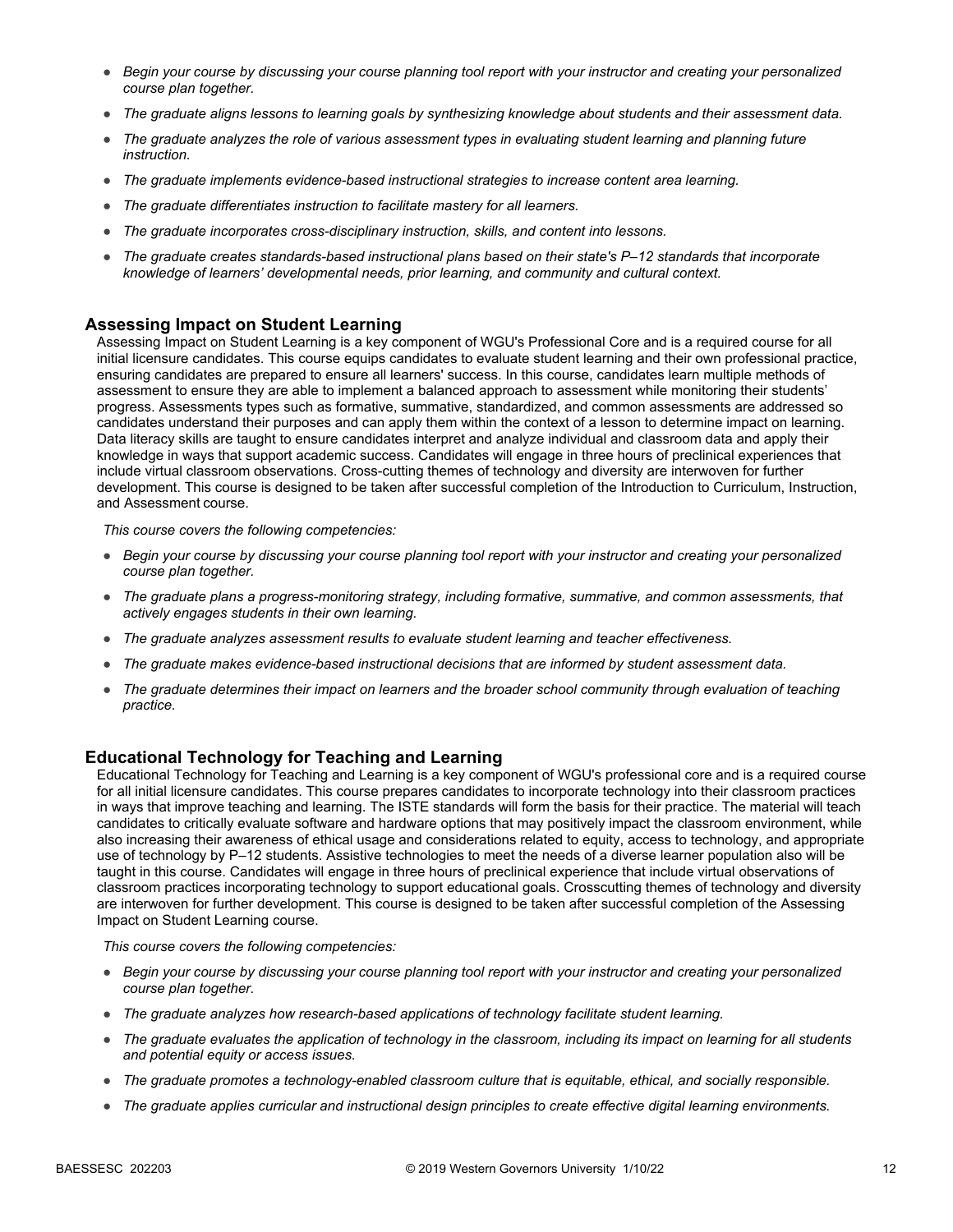- *The graduate recommends technology as an assessment tool to encompass multiple learner needs, provide in the moment feedback, and inform instruction.*
- *The graduate fosters student self-directedness and independent learning through the use of technology.*

## **General Education**

#### **English Composition I**

English Composition I introduces candidates to the types of writing and thinking that are valued in college and beyond. Candidates will practice writing in several genres with emphasis placed on writing and revising academic arguments. Instruction and exercises in grammar, mechanics, research documentation, and style are paired with each module so that writers can practice these skills as necessary. Composition I is a foundational course designed to help candidates prepare for success at the college level. There are no prerequisites for English Composition I.

*This course covers the following competencies:*

- *Begin your course by discussing your course planning tool report with your instructor and creating your personalized course plan together.*
- *The graduate applies appropriate grammatical rules, sentence structure, and writing conventions.*
- *The graduate selects appropriate rhetorical strategies that improve writing and argumentation.*
- *The graduate appropriately uses a given writing style.*
- *The graduate uses appropriate writing and revision strategies.*
- *The graduate integrates credible and relevant sources into written arguments.*
- *The graduate composes an appropriate narrative for a given context.*
- *The graduate composes an appropriate argumentative essay for a given context.*

#### **Integrated Physical Sciences**

This course provides students with an overview of the basic principles and unifying ideas of the physical sciences: physics, chemistry, and earth sciences. Course materials focus on scientific reasoning and practical, everyday applications of physical science concepts to help students integrate conceptual knowledge with practical skills.

*This course covers the following competencies:*

- *Begin your course by discussing your course planning tool report with your instructor and creating your personalized course plan together.*
- *The graduate describes the nature and process of science.*
- *The graduate examines applications of physics including fundamental concepts such as forces, motion, energy, and waves.*
- *The graduate examines applications of key chemistry concepts including the structure of matter and the behavior and conservation of matter in chemical reactions.*
- *The graduate describes the underlying organization, interactions, and processes within the Earth system including the Earth's structure and atmosphere, and Earth's interactions within the solar system.*

#### **College Algebra**

This course provides further application and analysis of algebraic concepts and functions through mathematical modeling of real-world situations. Topics include: real numbers, algebraic expressions, equations and inequalities, graphs and functions, polynomial and rational functions, exponential and logarithmic functions, and systems of linear equations.

- *Begin your course by discussing your course planning tool report with your instructor and creating your personalized course plan together.*
- *The graduate classifies and performs operations on real numbers; solves linear equations and inequalities; connects a linear equation to its graph; and identifies a function.*
- *The graduate solves systems of linear equations and their related applications.*
- *The graduate simplifies and factors polynomial expressions, and solves polynomial equations.*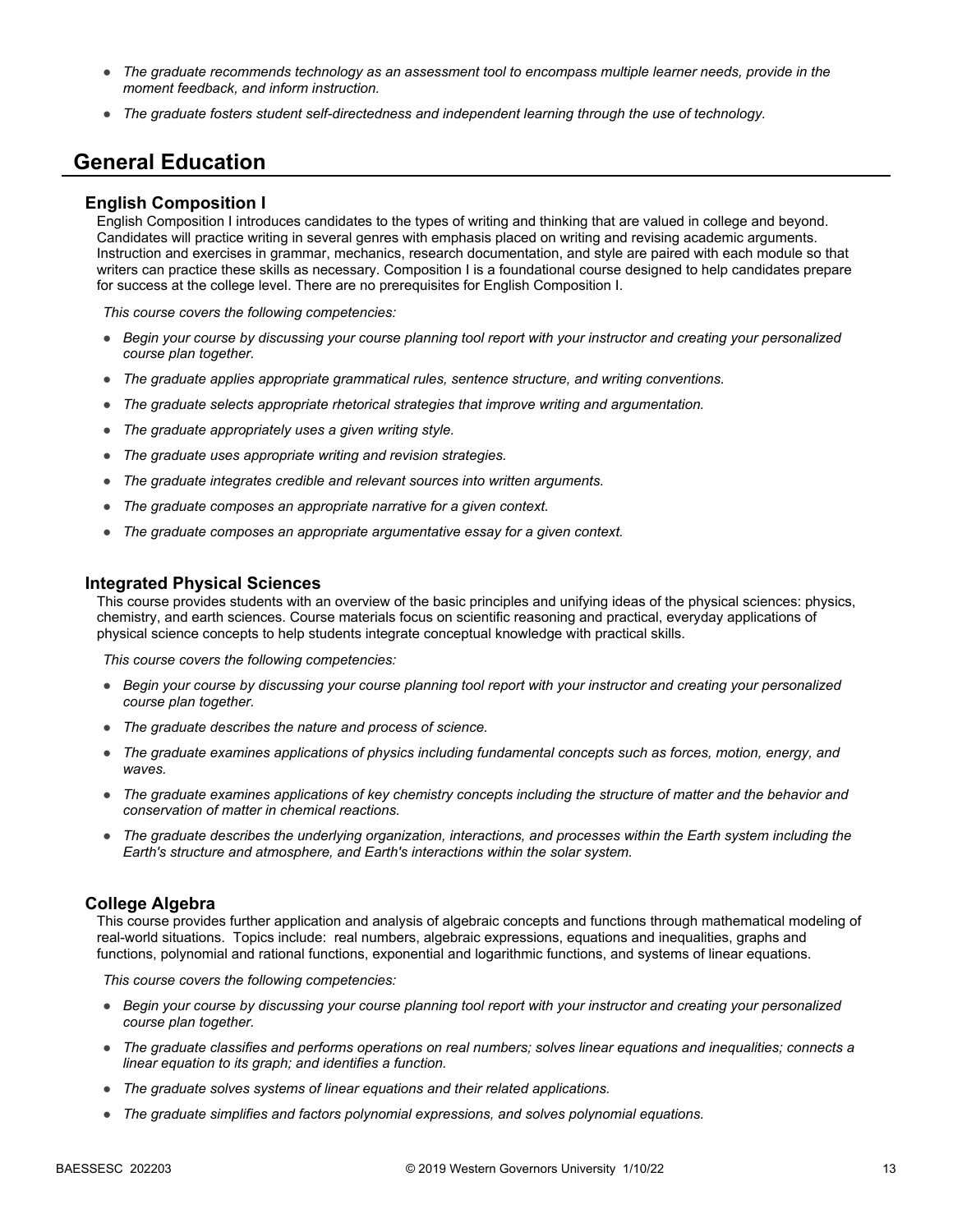- *The graduate simplifies rational, radical, and quadratic expressions, solves corresponding equations, and extends this knowledge to the study of functions.*
- *The graduate combines functions, finds inverse functions, solves exponential and logarithmic equations and functions.*

#### **English Composition II**

English Composition II introduces candidates to the types of research and writing that are valued in college and beyond. Candidates will practice writing, with emphasis placed on research, writing, and revising an academic argument. Instruction and exercises in grammar, mechanics, research documentation, and style are paired with each module so that writers can practice these skills as necessary. Composition II is a foundational course designed to help candidates prepare for success at the college level. Composition I is the prerequisite for Composition II.

*This course covers the following competencies:*

- *Begin your course by discussing your course planning tool report with your instructor and creating your personalized course plan together.*
- *The graduate evaluates the quality, credibility, and relevance of evidence in order to integrate evidence into a final research paper.*
- *The graduate applies steps of the writing process appropriately to improve quality of writing.*
- *The graduate composes an argumentative research paper.*

#### **Applied Probability and Statistics**

Applied Probability and Statistics is designed to help students develop competence in the fundamental concepts of basic statistics including: introductory algebra and graphing; descriptive statistics; regression and correlation; and probability. Statistical data and probability are often used in everyday life, science, business, information technology, and educational settings to make informed decisions about the validity of studies and the effect of data on decisions. This course discusses what constitutes sound research design and how to appropriately model phenomena using statistical data. Additionally, the content covers simple probability calculations, based on events that occur in the business and IT industries. No prerequisites are required for this course.

*This course covers the following competencies:*

- *Begin your course by discussing your course planning tool report with your instructor and creating your personalized course plan together.*
- *The graduate applies the operations, processes, and procedures of fractions, decimals, and percentages to evaluate quantitative expressions.*
- *The graduate applies the operations, processes, and procedures of basic algebra to evaluate quantitative expressions, and to solve equations and inequalities.*
- *The graduate evaluates categorical and quantitative data pertaining to a single variable using appropriate graphical displays and numerical measures.*
- *The graduate evaluates the relationship between two variables through interpretation of visual displays and numerical measures.*
- *The graduate evaluates the relationship between two quantitative variables through correlation and regression.*
- *The graduate applies principles and methods of probability-based mathematics to explain and solve problems.*

#### **Introduction to Communication**

This introductory communication course allows candidates to become familiar with the fundamental communication theories and practices necessary to engage in healthy professional and personal relationships. Candidates will survey human communication on multiple levels and critically apply the theoretical grounding of the course to interpersonal, intercultural, small group, and public presentational contexts. The course also encourages candidates to consider the influence of language, perception, culture, and media on their daily communicative interactions. In addition to theory, candidates will engage in the application of effective communication skills through systematically preparing and delivering an oral presentation. By practicing these fundamental skills in human communication, candidates become more competent communicators as they develop more flexible, useful, and discriminatory communicative practices in a variety of contexts. Note: There are references within this video to Taskstream. If Taskstream is not part of your student experience, please disregard, and locate your task(s) within your course.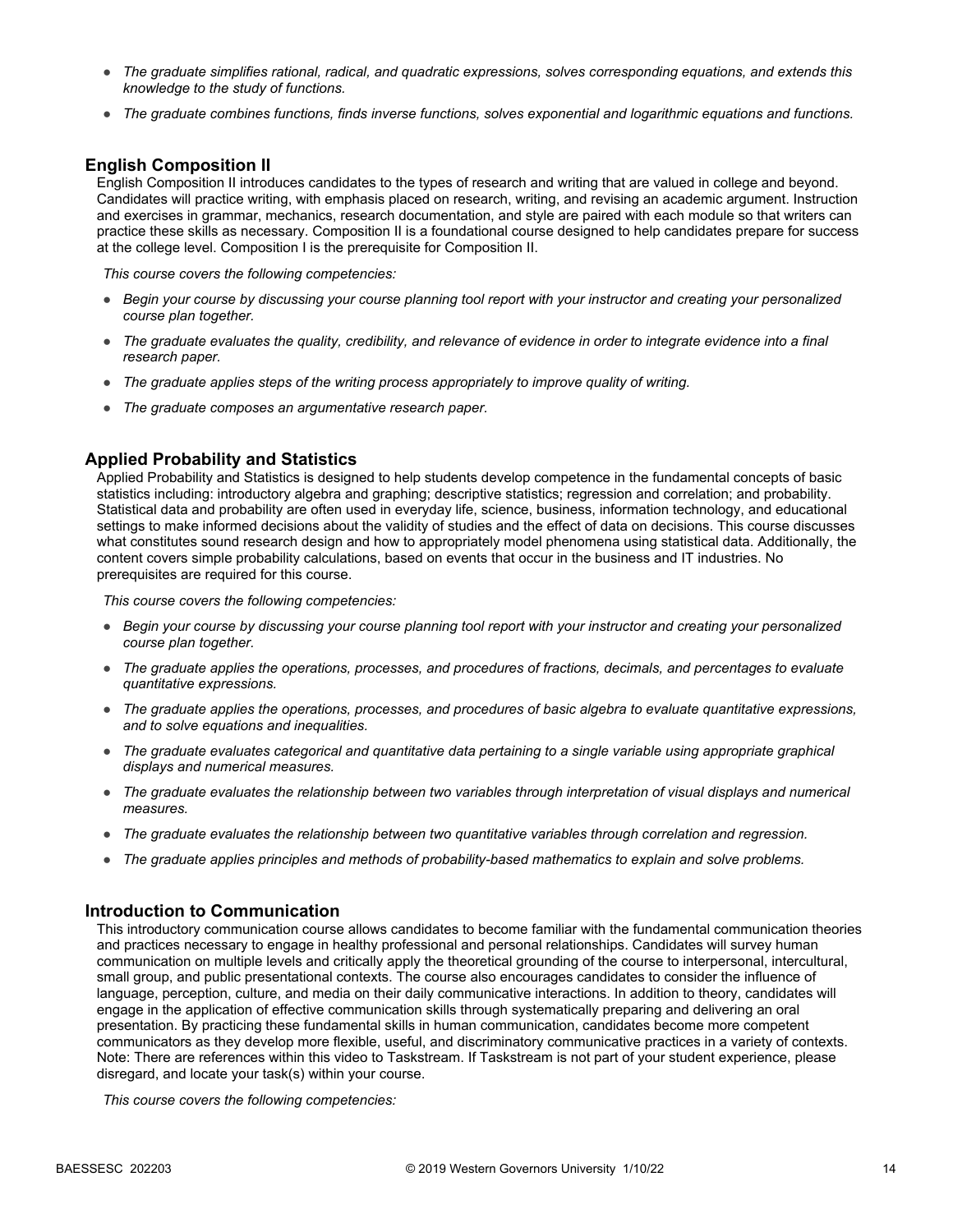- *Begin your course by discussing your course planning tool report with your instructor and creating your personalized course plan together.*
- *The graduate applies foundational elements of effective communication.*
- *The graduate applies appropriate communication strategies in interpersonal and group contexts.*
- *The graduate utilizes appropriate presentational communication strategies in personal and professional settings.*

#### **Survey of United States History**

This course presents a broad and thematic survey of U.S. history from European colonization to the mid-twentieth century. Students will explore how historical events and major themes in American history have affected a diverse population.

*This course covers the following competencies:*

- *Begin your course by discussing your course planning tool report with your instructor and creating your personalized course plan together.*
- *The graduate analyzes the colonial experience and the foundations of the American Revolution.*
- *The graduate analyzes the challenges of partisan politics and sectionalism in the Early Republic and Civil War eras.*
- *The graduate examines the major changes that defined the United States in the late-nineteenth and early-twentieth centuries.*
- *The graduate explains significant international and domestic challenges that the United States confronted since World War I.*

#### **Introduction to Humanities**

This introductory humanities course allows candidates to practice essential writing, communication, and critical thinking skills necessary to engage in civic and professional interactions as mature, informed adults. Whether through studying literature, visual and performing arts, or philosophy, all humanities courses stress the need to form reasoned, analytical, and articulate responses to cultural and creative works. Studying a wide variety of creative works allows candidates to more effectively enter the global community with a broad and enlightened perspective.

*This course covers the following competencies:*

- *Begin your course by discussing your course planning tool report with your instructor and creating your personalized course plan together.*
- *The graduate assesses the development of humans through the study of key concepts, disciplines, and primary influences of the humanities.*
- *The graduate analyzes the primary contributions and characteristics of humanities during the Classical period.*
- *The graduate analyzes the primary contributions and characteristics of humanities during the Renaissance.*
- *The graduate analyzes the primary contributions and characteristics of humanities during the Neoclassical and Enlightenment period.*
- *The graduate analyzes the primary contributions and characteristics of humanities during the Romantic period.*
- *The graduate analyzes the primary contributions and characteristics of humanities during the Realism movement.*

## **General Science Content**

#### **Natural Science Lab**

This course gives you an introduction to using the scientific method and engaging in scientific research to reach conclusions about the natural world. You will design and carry out an experiment to investigate a hypothesis by gathering quantitative data.

- *Begin your course by discussing your course planning tool report with your instructor and creating your personalized course plan together.*
- *The graduate evaluates academic sources for their credibility and relevance to a chosen research topic on a natural world phenomenon.*
- *The graduate accurately executes the process of scientific inquiry through experimentation in the natural world.*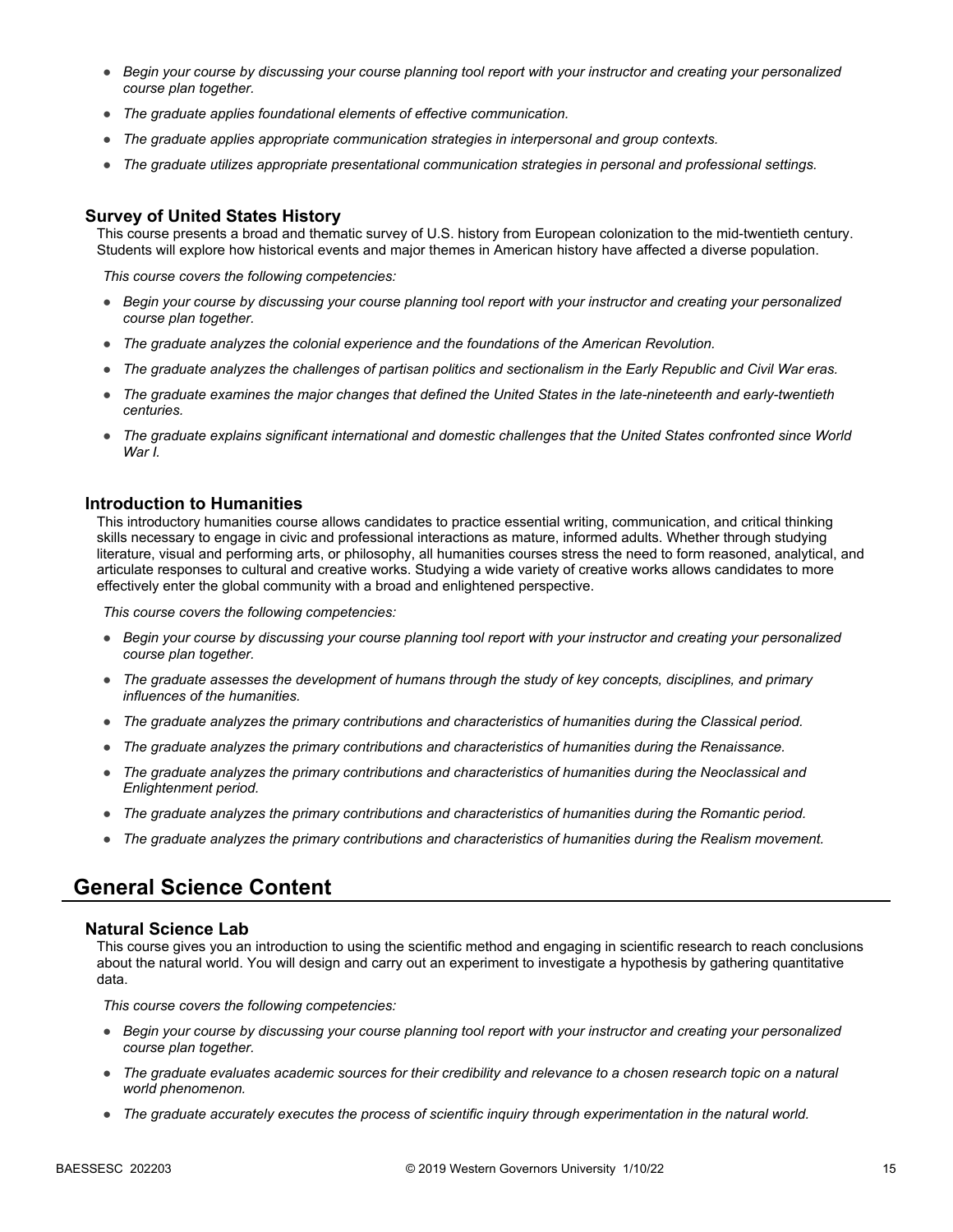● *The graduate draws conclusions based on academic research and scientific inquiry.*

#### **Introduction to Biology**

This course is a foundational introduction to the biological sciences. The overarching theories of life from biological research are explored as well as the fundamental concepts and principles of the study of living organisms and their interaction with the environment. Key concepts include how living organisms use and produce energy; how life grows, develops, and reproduces; how life responds to the environment to maintain internal stability; and how life evolves and adapts to the environment.

*This course covers the following competencies:*

- *Begin your course by discussing your course planning tool report with your instructor and creating your personalized course plan together.*
- *The graduate analyzes the characteristics and classifications of living organisms.*
- *The graduate analyzes the basic chemical composition of cells and the basic processes that happen at the cellular level.*
- *The graduate analyzes different types of cells based on their structures and biological functions.*
- *The graduate analyzes the biological basis for and patterns of heredity and gene expression.*
- *The graduate analyzes inter-dependencies of organisms and their environments.*

#### **Climate Change**

This course explores the science of climate change. Students will learn how the climate system works; what factors cause climate to change across different time scales and how those factors interact; how climate has changed in the past; how scientists use models, observations, and theory to make predictions about future climate; and the possible consequences of climate change for our planet. The course explores evidence for changes in ocean temperature, sea level, and acidity due to global warming. Students will learn how climate change today is different from past climate cycles and how satellites and other technologies are revealing the global signals of a changing climate. Finally, the course looks at the connection between human activity and the current warming trend and considers some of the potential social, economic, and environmental consequences of climate change.

*This course covers the following competencies:*

- *Begin your course by discussing your course planning tool report with your instructor and creating your personalized course plan together.*
- *The graduate evaluates climate as a system and the components of the climate system.*
- *The graduate interprets climate system factors to evaluate drivers and forcings related to climate change.*
- *The graduate evaluates models, observations, past evidence, and theories to understand the changing climate.*
- *The graduate utilizes knowledge of risks and uncertainties in predicting consequences of climate change to educate others.*

## **Chemistry Content**

#### **General Chemistry I with Lab**

General Chemistry I with Lab for undergraduates provides students seeking initial teacher licensure in secondary chemistry with an introduction to the field of chemistry, the branch of science that studies the composition, structure, properties, and behavior of matter. This course provides students with opportunities to examine the electronic structure of atoms, study periodic trends, name chemical compounds, write chemical formulas, determine the structure of molecules, balance chemical reactions, and discover the changing states of matter. Laboratory experiences facilitate the study of matter and the application of laboratory safety and maintenance procedures. Concepts in Science is a prerequisite for this course.

- *Begin your course by discussing your course planning tool report with your instructor and creating your personalized course plan together.*
- *The graduate conducts safe and effective investigations to examine the physical and chemical characteristics of matter.*
- *The graduate determines the electronic structure of atoms and periodic trends to explain the characteristics and*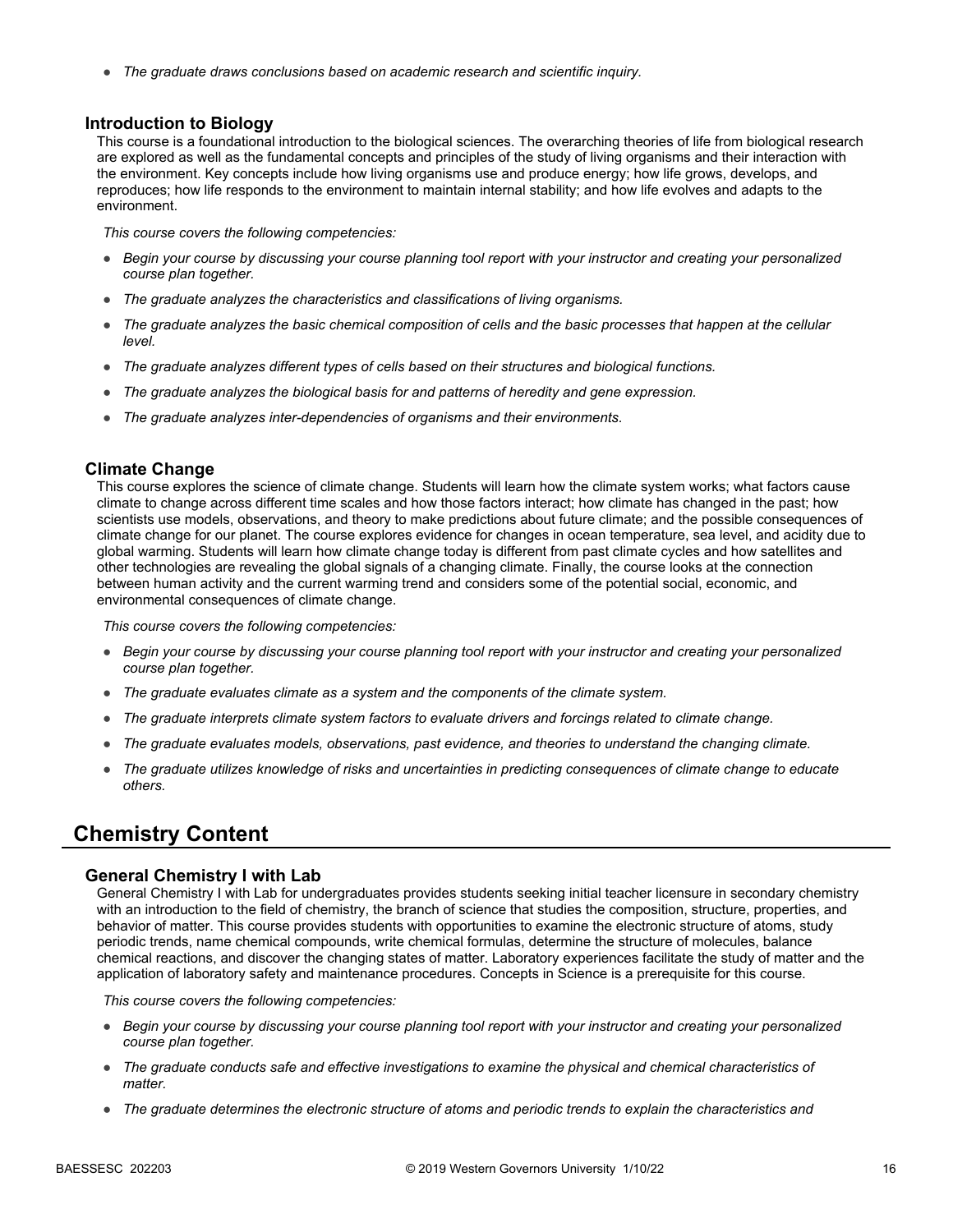*behaviors of chemicals*

- The graduate applies IUPAC rules to name compounds and write chemical formulas.
- *The candidate distinguishes the ways in which chemical bonds and electron orientation impact the structures and behavior of molecules to understand the composition of matter.*
- *The graduate writes balanced chemical equations to follow the Law of the Conservation of Mass.*
- *The graduate applies principles of stoichiometry to determine quantities of materials consumed and produced in chemical reactions.*
- *The graduate determines quantities of heat released or absorbed during chemical reactions to examine relationships between heat and other forms of energy.*
- *The graduate explains how matter changes from one state to another to determine the causes and effects of such transformations.*

#### **General Chemistry II with Lab**

C374: General Chemistry II with Lab for undergraduates continues the study of general chemistry for students seeking initial teacher licensure in secondary chemistry. Building on the topics covered in General Chemistry I, General Chemistry II examines the behavior of gases and solutions, reaction rates and equilibrium, acids and bases, and oxidation-reduction reactions. Also, this course provides an introduction to three sub-disciplines of chemistry: organic chemistry, biochemistry, and nuclear chemistry. Laboratory experiences reinforce the essential skills required for conducting successful scientific investigations. C373: General Chemistry I for undergraduates is a prerequisite for this course.

*This course covers the following competencies:*

- *Begin your course by discussing your course planning tool report with your instructor and creating your personalized course plan together.*
- *The graduate conducts effective scientific investigations to analyze chemical processes in real-world contexts.*
- *The graduate applies the gas laws to solve problems involving the relationships between volume, pressure, and temperature.*
- *The graduate applies chemical kinetics to alter reaction rates and equilibrium.*
- *The graduate determines the concentrations of solutions to generate new solutions and calculate their reactions.*
- *The graduate examines how acids and bases react to predict the outcomes of chemical reactions.*
- *The graduate analyzes oxidation-reduction (redox) reactions to examine the practical application of electrochemistry.*
- *The graduate analyzes nuclear reactions to determine the nature of the nuclear decay.*
- *The graduate determines the composition of key organic biochemical compounds to distinguish various macromolecules.*

#### **Physical Chemistry**

Physical Chemistry introduces the study of chemistry in terms of physical concepts. It includes thermodynamics, reaction kinetics, chemical equilibrium, electrochemistry, and matter.

*This course covers the following competencies:*

- *Begin your course by discussing your course planning tool report with your instructor and creating your personalized course plan together.*
- *The graduate applies the first law of thermodynamics to analyze heat transfers associated with chemical processes and changes in state.*
- *The graduate applies concepts of the second law of thermodynamics and free energy to predict the spontaneity of a process and analyze chemical equilibrium.*
- *The graduate applies models and equations of state to analyze properties of real gases.*
- *The graduate applies concepts of thermodynamics and electrochemistry to analyze the interchange of chemical and electrical energy.*
- *The graduate uses experimental data and kinetic models to analyze reaction rates and reaction mechanisms.*

#### **Inorganic Chemistry**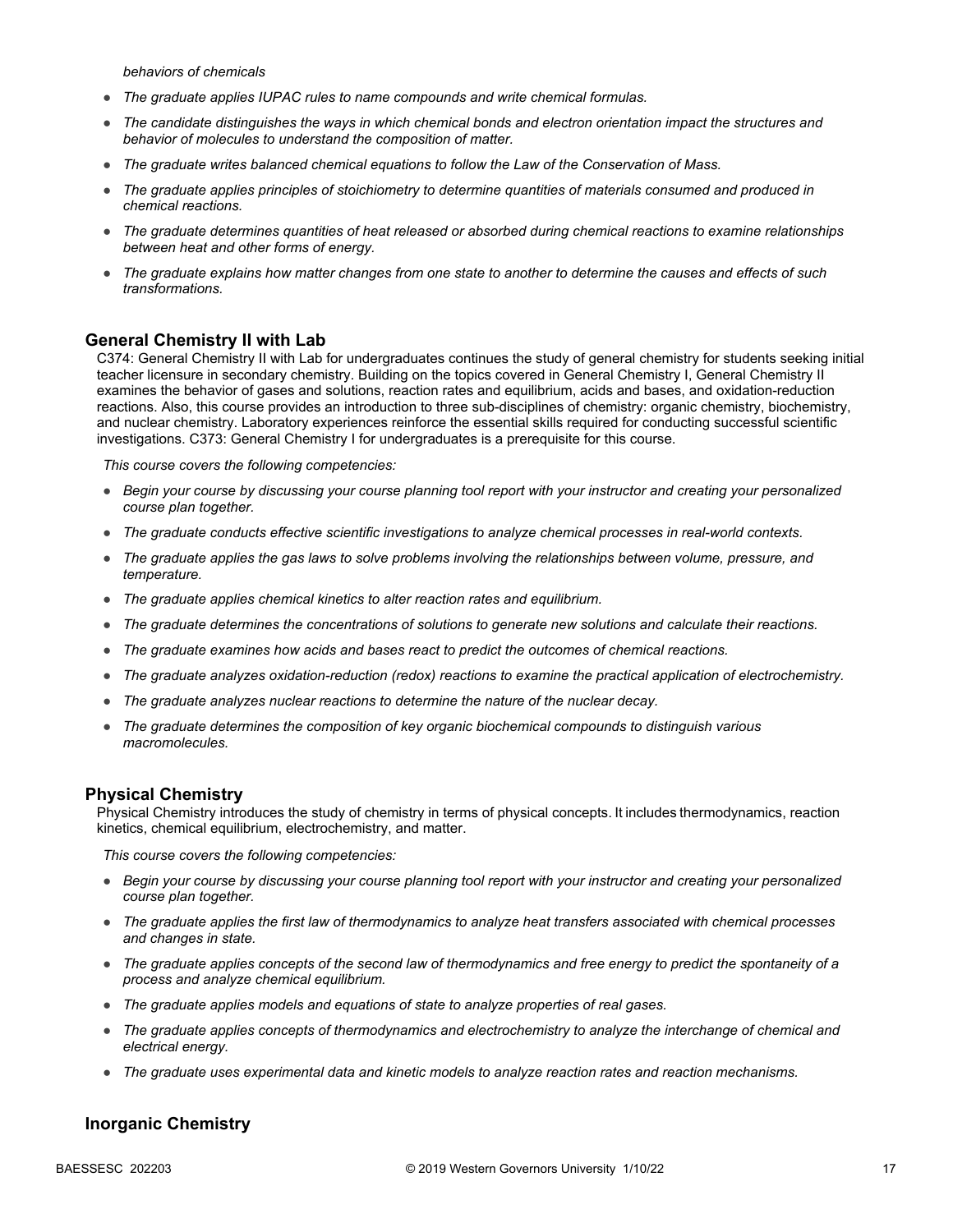Inorganic Chemistry introduces the concepts of inorganic chemistry—the branch of chemistry that studies the properties and behavior of any compound avoiding a specific focus on carbon. It will focus on the three most important areas of inorganic chemistry: the structure, properties, and reactions of various groups of inorganic compounds.

*This course covers the following competencies:*

- *Begin your course by discussing your course planning tool report with your instructor and creating your personalized course plan together.*
- *The graduate analyzes atomic structure and can demonstrate major principles and rules of atomic structure.*
- *The graduate demonstrates that groups of elements possess similar physical and chemical properties and can determine trends using the periodic chart.*
- *The graduate demonstrates how atoms or ions in minerals are glued together by electrical bonds that are ionic or covalent, and computes the bond order in a molecule.*
- *The graduate demonstrates properties of compounds and constructs models of bonding compounds and complex ions.*
- *The graduate demonstrates the microscopic and macroscopic features of solids and demonstrates how crystallography informs solid state chemistry.*
- *The graduate can demonstrate how the structure of a material's molecules can determine its strength and uses.*

#### **Organic Chemistry**

This course focuses on the study of compounds that contain carbon, much of which is learning how to organize and group these compounds based on common bonds found within them in order to predict their structure, behavior, and reactivity.

*This course covers the following competencies:*

- *Begin your course by discussing your course planning tool report with your instructor and creating your personalized course plan together.*
- *The graduate uses drawings and models to communicate and predict the structure and shape of organic molecules.*
- *The graduate applies concepts of acid-base chemistry to determine the relative acidities of organic acids and the position of equilibrium in an acid-base reaction.*
- *The graduate applies the IUPAC nomenclature to name organic molecules.*
- *The graduate applies concepts of stereochemistry to analyze organic molecules.*
- *The graduate applies mechanisms to analyze organic reactions, including organic synthesis.*
- *The graduate analyzes properties and reactions of important organic compounds, including aromatic compounds.*
- *The graduate applies instrumental methods of analysis to determine the structure of organic compounds.*

#### **Biochemistry**

Biochemistry covers the structure and function of the four major polymers produced by living organisms. These include nucleic acids, proteins, carbohydrates, and lipids. This course focuses on application. Be sure to understand the underlying biochemistry in order to grasp how it is applied. By successfully completing this course, you will gain an introductory understanding of the chemicals and reactions that sustain life. You will also begin to see the importance of this subject matter to health.

- *Begin your course by discussing the results of your Course Planning Assessment with your Course Instructor and design a course plan together.*
- *The graduate demonstrates how nucleic acid polymers can transform cells and transmit information within the cell.*
- *The graduate explains how the structure and composition of amino acids and proteins impact the human body.*
- *The graduate explains how the structure and function of myoglobin and hemoglobin impact the human body.*
- *The graduate explains how the structure and function of enzymes and inhibitors in reactions impact the human body.*
- *The graduate analyzes the role of ATP in carbohydrate metabolism and the impact of irregular ATP synthesis on the human body.*
- *The graduate explains how lipids are essential to the normal function of cells and the impact of abnormal lipid metabolism on the human body.*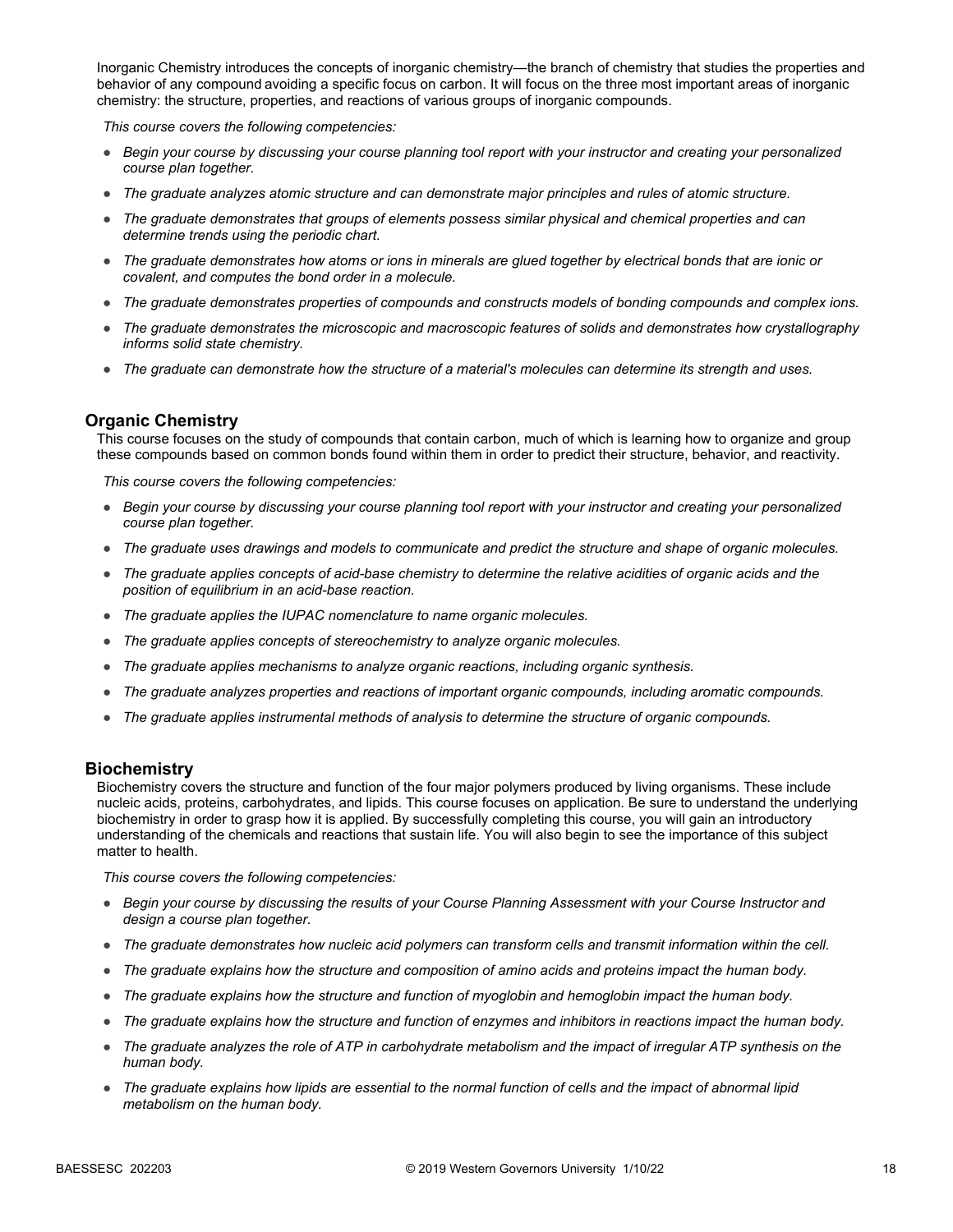#### **Trigonometry and Precalculus**

Trigonometry and Precalculus covers the knowledge and skills necessary to apply trigonometry, complex numbers, systems of equations, vectors and matrices, sequence and series, and to use appropriate technology to model and solve real-life problems. Topics include degrees; radians and arcs; reference angles and right triangle trigonometry; applying, graphing and transforming trigonometric functions and their inverses; solving trigonometric equations; using and proving trigonometric identities; geometric, rectangular, and polar approaches to complex numbers; DeMoivre's Theorem; systems of linear equations and matrix-vector equations; systems of nonlinear equations; systems of inequalities; and arithmetic and geometric sequences and series. College Algebra is a prerequisite for this course.

*This course covers the following competencies:*

- *Begin your course by discussing your course planning tool report with your instructor and creating your personalized course plan together.*
- *The graduate applies trigonometric ratios and triangle formulas to model and solve real-life problems.*
- *The graduate uses a unit circle to define trigonometric functions and applies these functions to model and solve reallife problems.*
- *The graduate proves trigonometric identities and solves trigonometric equations.*
- *The graduate applies various representations of complex numbers to solve problems.*
- *The graduate uses systems of equations, systems of inequalities, and matrices to model and solve real-life problems.*
- *The graduate explores arithmetic and geometric sequences and uses them to model and solve real-life problems.*

#### **Calculus I**

Calculus I is the study of rates of change in the slope of a curve and covers the knowledge and skills necessary to use differential calculus of one variable and technology to solve basic problems. Topics include graphing functions and finding their domains and ranges; limits, continuity, differentiability, visual, analytical, and conceptual approaches to the definition of the derivative; the power, chain, and sum rules applied to polynomial and exponential functions, position and velocity; and L'Hopital's Rule. Precalculus is a prerequisite for this course.

*This course covers the following competencies:*

- *Begin your course by discussing your course planning tool report with your instructor and creating your personalized course plan together.*
- *The graduate demonstrates a conceptual understanding of limits and finds limits of functions.*
- *The graduate demonstrates a conceptual understanding of and solves problems involving continuity, and defines the relationship of continuity to differentiability and integrability.*
- *The graduate demonstrates a conceptual understanding of differentiation and applies differentiation techniques to solve problems and aid in function graphing.*
- *The graduate applies differentiation in various ways to solve problems.*
- *The graduate applies integration techniques to solve problems.*

## **Science Education**

#### **Science, Technology, and Society**

Science, Technology, and Society explores the ways in which science influences and is influenced by society and technology. Science is a humanistic and social endeavor and serves the needs of ever-changing societies by providing methods for observing, questioning, discovering, and communicating information about the physical and natural world. This course prepares educators to explain the nature and history of science, the various applications of science, and the scientific and engineering processes used to conduct investigations, make decisions, and solve problems. There are no prerequisites for this course.

- *Begin your course by discussing your course planning tool report with your instructor and creating your personalized course plan together.*
- *The graduate analyzes the relationships among themes that appear across multiple scientific ideas.*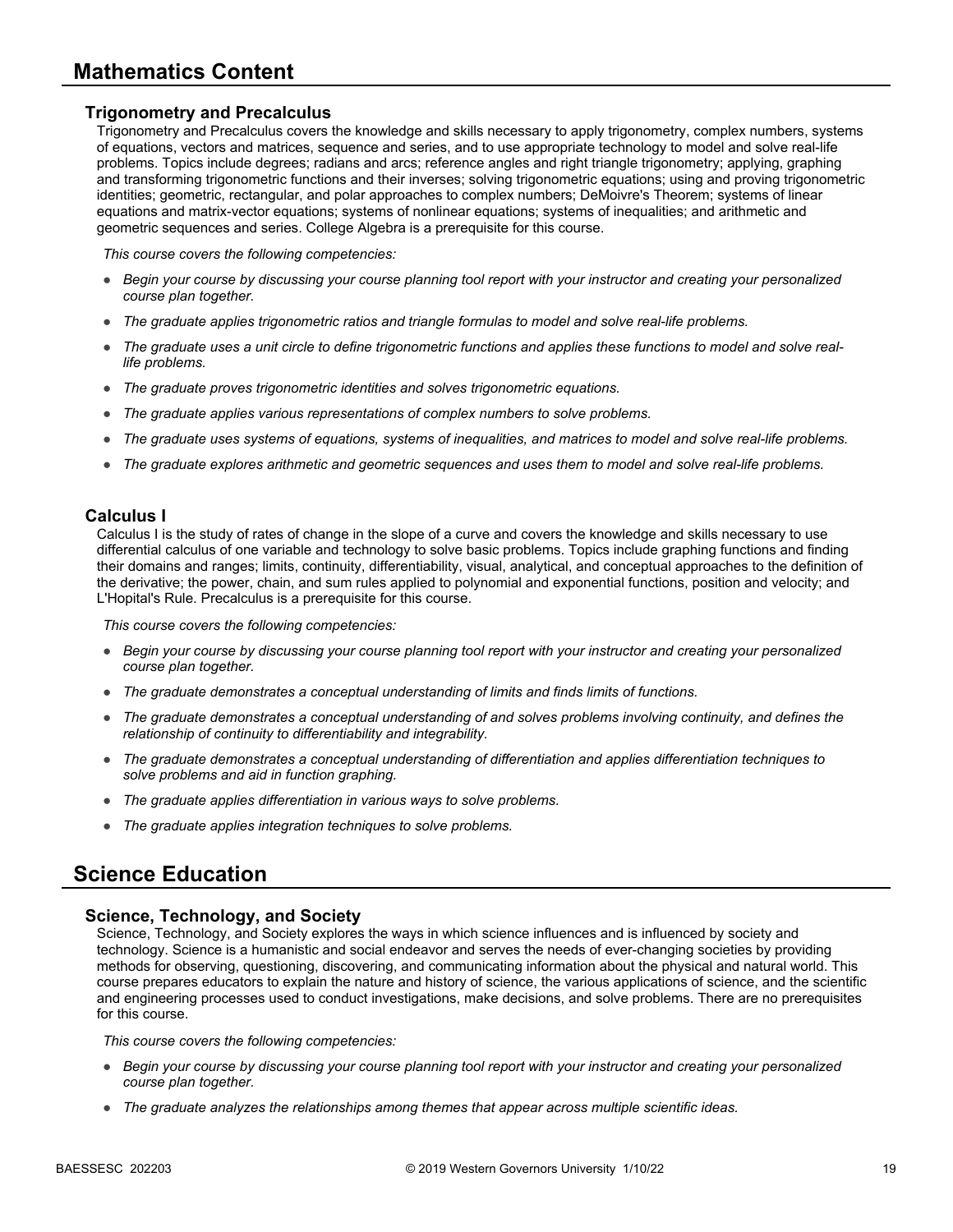- *The graduate analyzes the nature of science, including how science distinguishes itself from other ways of knowing.*
- *The graduate analyzes the historical development of science, including how scientific knowledge evolves.*
- *The graduate analyzes the various ways in which science, technology, and society are interrelated.*
- *The graduate analyzes socially relevant scientific issues to make informed decisions based on data and context.*
- *The graduate analyzes the principles, processes, and assumptions of investigations in science to engage students in the nature of inquiry.*
- *The graduate uses technology tools and mathematics to improve investigations and the communication of results.*
- *The graduate formulates testable hypotheses for scientific investigations.*
- *The graduate conducts investigations in science to solve open-ended problems using appropriate scientific methods.*

#### **Science Methods—Secondary Chemistry**

Science Methods—Secondary Chemistry provides an introduction to teaching methods specific to science for undergraduate students seeking initial licensure or endorsement in secondary chemistry. Course content focuses on the design and teaching of standards-based lessons using the three dimensions of science (science and engineering practices, crosscutting concepts, and disciplinary core ideas) and the appropriate integration of technology into those lessons. Students in this course work within their content areas to evaluate, enhance, and plan appropriate science instruction. This course includes laboratory safety training and certification, which includes safe laboratory practices and procedures for science classrooms and the proper use of personal protective equipment. A prerequisite for this course is Instructional Planning and Presentation.

*This course covers the following competencies:*

- *Begin your course by discussing your course planning tool report with your instructor and creating your personalized course plan together.*
- *The graduate analyzes connections among the three dimensions of science instruction—disciplinary core ideas, crosscutting concepts, and science and engineering practices—to prepare and plan for instruction.*
- *The graduate integrates technology into science activities to support student engagement and content mastery.*
- *The graduate develops assessment strategies that measure three-dimensional science learning to determine the effectiveness of teaching and learning experiences.*
- *The graduate develops lessons that integrate the three dimensions of science with applicable technologies to connect scientific concepts and phenomena.*
- *The graduate develops plans for the use, storage, and maintenance of science materials and protective equipment and for the care of living organisms to comply with district, state, and federal safety, ethical, and legal standards for science teachers.*
- *The graduate establishes an emergency response plan to prepare for potential emergency situations in the science learning environment.*

## **Pedagogy**

#### **Secondary Reading Instruction and Interventions**

Secondary Reading Instruction and Interventions explores the comprehensive, student-centered response to intervention (RTI) model used to identify and address the needs of learners in middle school and high school who struggle with reading comprehension and/or information retention. Course content provides educators with effective strategies designed to scaffold instruction and help learners develop increased skill in the following areas: reading, vocabulary, text structures and genres, and logical reasoning related to the academic disciplines. This course is designed to be taken after successful completion of the Introduction to Curriculum, Instruction, and Assessment course OR Introduction to Instructional Planning and Presentation AND Instructional Planning and Presentation in Special Education.

- *Begin your course by discussing your course planning tool report with your instructor and creating your personalized course plan together.*
- *The graduate explains how the Response to Intervention (RTI) approach identifies, monitors, and differentiates instruction to ensure that struggling readers obtain the appropriate support and interventions to improve academic progress.*
- *The graduate develops effective vocabulary instruction to enhance students' reading comprehension in the content*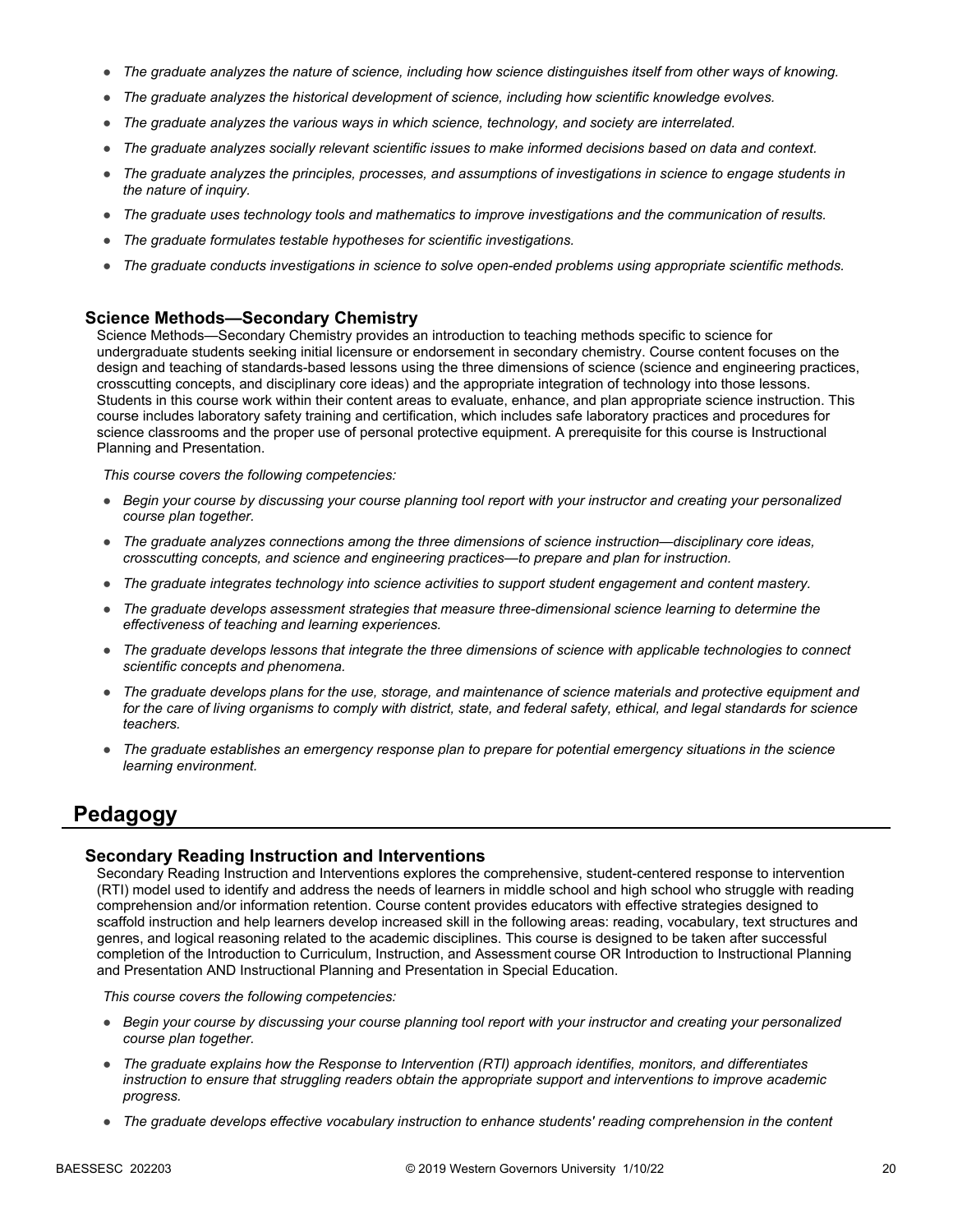*areas.* 

- *The graduate integrates knowledge of effective comprehension strategies to help students monitor and improve their own comprehension when reading.*
- *The graduate integrates reading strategies that scaffold instruction for students when reading increasingly complex texts.*
- *The graduate integrates reading assessments to make informed instructional and placement decisions.*

#### **Secondary Disciplinary Literacy**

Secondary Disciplinary Literacy examines teaching strategies designed to help learners in middle and high school improve upon the literacy skills required to read, write, and think critically while engaging content in different academic disciplines. Themes include exploring how language structures, text features, vocabulary, and context influence reading comprehension across the curriculum. The course highlights strategies and tools designed to help teachers assess the reading comprehension and writing proficiency of learners and provides strategies to support students' reading and writing success in all curriculum areas. This course has no prerequisites.

- *Begin your course by discussing your course planning tool report with your instructor and creating your personalized course plan together.*
- *The graduate distinguishes between the basic strategies used to facilitate comprehension in the content areas and the specialized reading practices needed to comprehend text in a specific discipline.*
- *The graduate integrates discipline-specific literacy instruction to help students understand the text structures, vocabulary, and language knowledge required for specific disciplines.*
- *The graduate plans writing activities that promote understanding of discipline-specific content through the organization, analysis, and synthesis of ideas.*
- *The graduate creates authentic learning tasks and activities that provide students with opportunities to demonstrate discipline specific understandings.*
- *The graduate integrates instructional strategies and materials in disciplinary literacy practices to enhance student understanding within the disciplines.*